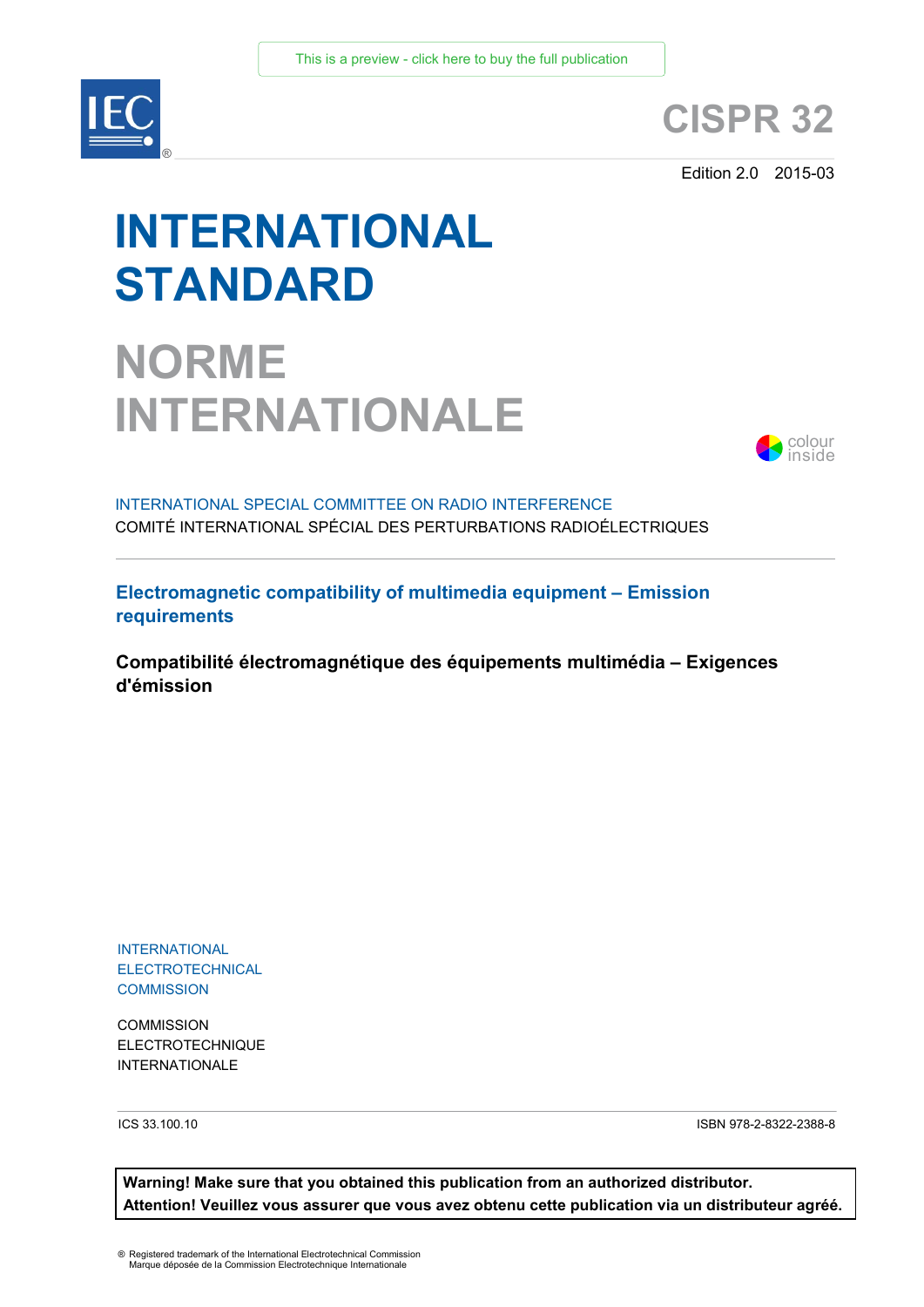$-2-$ 

CISPR 32:2015 © IEC 2015

## **CONTENTS**

| 1     |                                                                            |  |
|-------|----------------------------------------------------------------------------|--|
| 2     |                                                                            |  |
| 3     |                                                                            |  |
| 3.1   |                                                                            |  |
| 3.2   |                                                                            |  |
| 4     |                                                                            |  |
| 5     |                                                                            |  |
| 6     |                                                                            |  |
| 6.1   |                                                                            |  |
| 6.2   |                                                                            |  |
| 6.3   |                                                                            |  |
| 7     |                                                                            |  |
| 8     |                                                                            |  |
| 9     |                                                                            |  |
| 10    |                                                                            |  |
| 11    |                                                                            |  |
|       |                                                                            |  |
| A.1   |                                                                            |  |
| A.2   |                                                                            |  |
| A.3   |                                                                            |  |
|       | Annex B (normative) Exercising the EUT during measurement and test signal  |  |
|       |                                                                            |  |
| B.1   |                                                                            |  |
| B.2   |                                                                            |  |
| B.2.1 |                                                                            |  |
| B.2.2 |                                                                            |  |
| B.2.3 |                                                                            |  |
| B.2.4 |                                                                            |  |
|       | Annex C (normative) Measurement procedures, instrumentation and supporting |  |
| C.1   |                                                                            |  |
| C.2   |                                                                            |  |
| C.2.1 |                                                                            |  |
| C.2.2 |                                                                            |  |
| C.2.3 |                                                                            |  |
| C.3   |                                                                            |  |
| C.3.1 |                                                                            |  |
| C.3.2 |                                                                            |  |
| C.3.3 |                                                                            |  |
| C.3.4 |                                                                            |  |
| C.3.5 | Specifics for conducted emission measurements on the AC mains              |  |
| C.3.6 | Specifics for conducted emission measurements on analogue/digital          |  |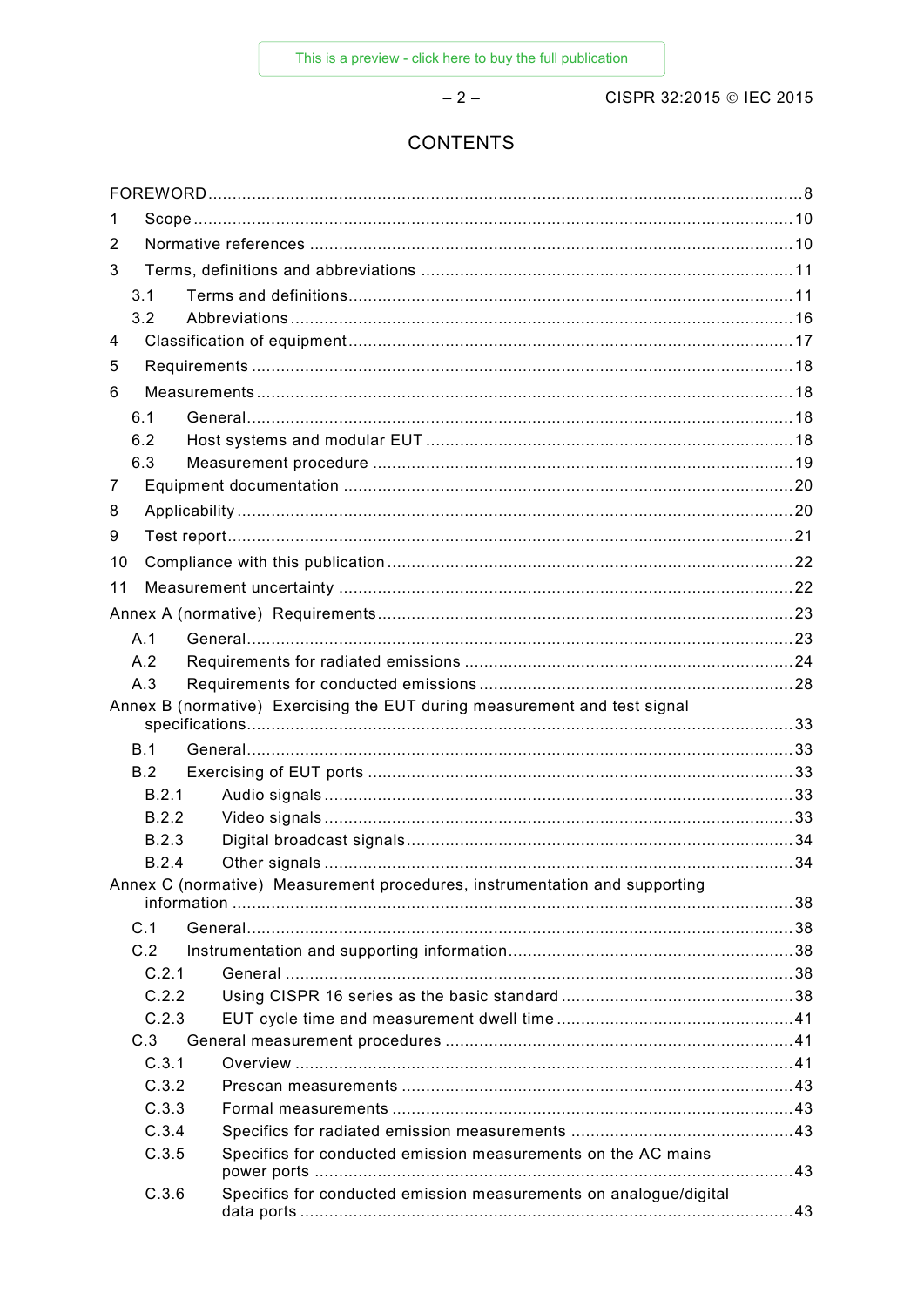CISPR 32:2015 © IEC 2015 – 3 –

| C.3.7 | Specifics for conducted emission measurements on broadcast receiver                                                                |  |
|-------|------------------------------------------------------------------------------------------------------------------------------------|--|
| C.3.8 | Specifics for conducted emission measurements on RF modulator                                                                      |  |
| C.4   |                                                                                                                                    |  |
| C.4.1 | Measurement of conducted emissions at analogue/digital data ports 44                                                               |  |
| C.4.2 | Measurement of emission voltages at a TV/FM broadcast receiver tuner                                                               |  |
|       |                                                                                                                                    |  |
| C.4.3 | Measurement of the wanted signal and emission voltage at RF<br>modulator output ports, in the frequency range 30 MHz to 2,15 GHz51 |  |
| C.4.4 |                                                                                                                                    |  |
|       | Annex D (normative) Arrangement of EUT, local AE and associated cabling54                                                          |  |
| D.1   |                                                                                                                                    |  |
| D.1.1 |                                                                                                                                    |  |
| D.1.2 |                                                                                                                                    |  |
| D.1.3 |                                                                                                                                    |  |
| D.1.4 | Combinations of table-top and floor standing EUT arrangement59                                                                     |  |
| D.1.5 |                                                                                                                                    |  |
| D.2   | MME-related conditions for conducted emission measurement59                                                                        |  |
| D.2.1 |                                                                                                                                    |  |
| D.2.2 |                                                                                                                                    |  |
| D.2.3 |                                                                                                                                    |  |
| D.2.4 | Specific requirements for combined table-top and floor standing                                                                    |  |
| D.3   |                                                                                                                                    |  |
| D.3.1 |                                                                                                                                    |  |
| D.3.2 |                                                                                                                                    |  |
|       |                                                                                                                                    |  |
|       |                                                                                                                                    |  |
|       |                                                                                                                                    |  |
|       | Annex G (informative) Support information for the measurement procedures defined in                                                |  |
| G.1   | Schematic diagrams of examples of asymmetric artificial networks 74                                                                |  |
| G.2   | Rationale for emission measurements and procedures for wired network                                                               |  |
|       |                                                                                                                                    |  |
| G.2.1 |                                                                                                                                    |  |
| G.2.2 |                                                                                                                                    |  |
| G.2.3 |                                                                                                                                    |  |
| G.2.4 |                                                                                                                                    |  |
| G.2.5 |                                                                                                                                    |  |
|       | Annex H (normative) Supporting information for the measurement of outdoor unit of                                                  |  |
| H.1   |                                                                                                                                    |  |
| H.2   |                                                                                                                                    |  |
| H.3   |                                                                                                                                    |  |
| H.4   |                                                                                                                                    |  |
| H.5   |                                                                                                                                    |  |
|       | Annex I (informative) Other test methods and associated limits for radiated emissions 94                                           |  |
| 1.1   |                                                                                                                                    |  |
| 1.2   | Procedures for radiated emission measurements using a GTEM or RVC94                                                                |  |
| 1.3   |                                                                                                                                    |  |
|       |                                                                                                                                    |  |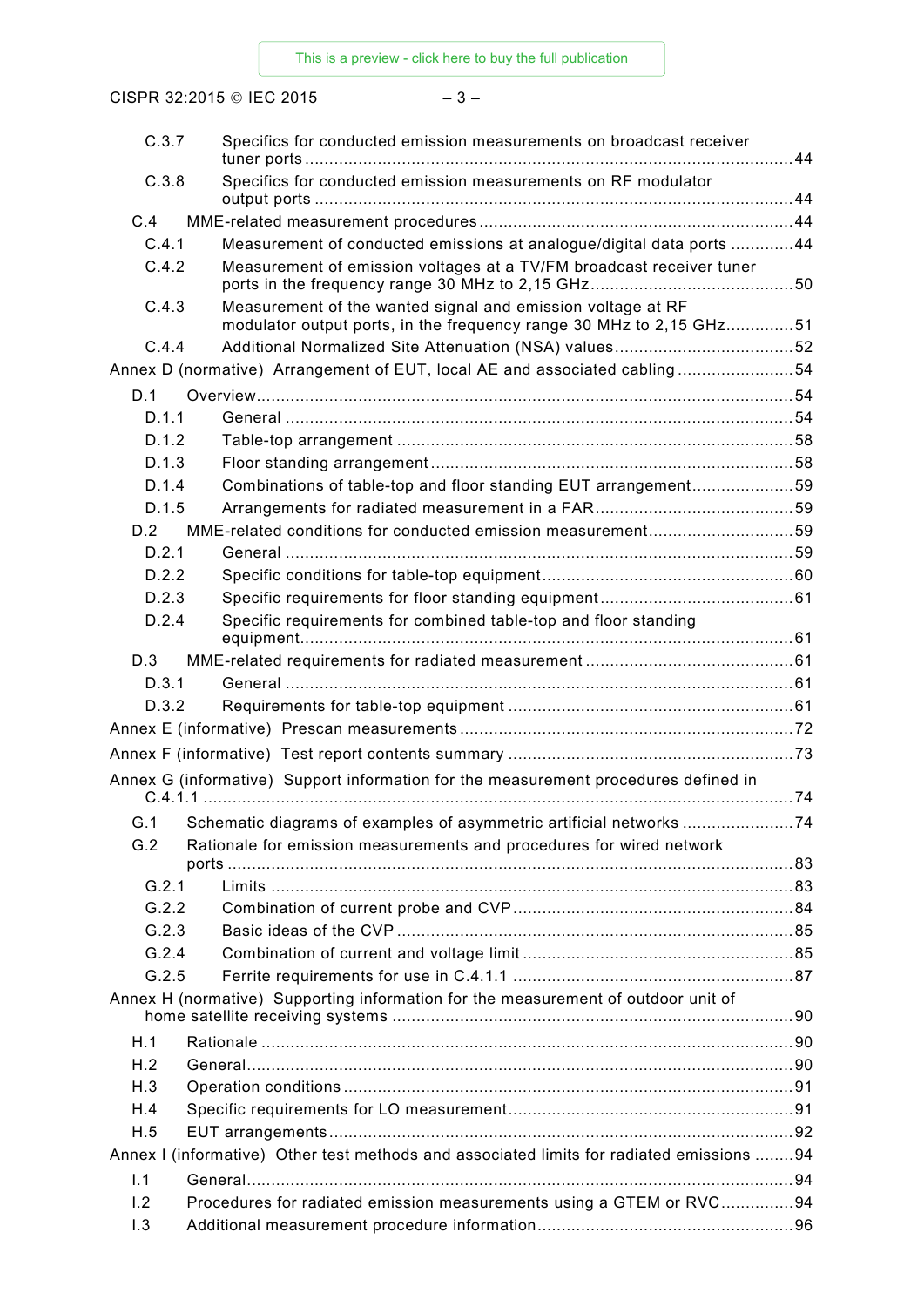[This is a preview - click here to buy the full publication](https://webstore.iec.ch/publication/22046&preview=1)

– 4 – CISPR 32:2015 IEC 2015

| 1.3.1 |                                                                                         |  |
|-------|-----------------------------------------------------------------------------------------|--|
| 1.3.2 | Specific considerations for radiated emission measurements using a                      |  |
| 1.3.3 | Specific considerations for radiated emission measurements using an                     |  |
| 1.4   |                                                                                         |  |
| 1.4.1 |                                                                                         |  |
| 1.4.2 |                                                                                         |  |
| 1.4.3 |                                                                                         |  |
| 1.4.4 |                                                                                         |  |
| 1.5   | Specific EUT arrangement requirements for radiated emission                             |  |
| 1.6   |                                                                                         |  |
|       |                                                                                         |  |
|       |                                                                                         |  |
|       |                                                                                         |  |
|       | Figure A.1 - Graphical representation of the limits for the AC mains power port defined |  |
|       |                                                                                         |  |
|       |                                                                                         |  |
|       | Figure C.3 - Decision tree for using different detectors with quasi peak and average    |  |
|       | Figure C.4 - Decision tree for using different detectors with peak and average limits42 |  |
|       | Figure C.5 - Decision tree for using different detectors with a quasi-peak limit 42     |  |
|       |                                                                                         |  |
|       | Figure C.7 - Arrangement for measuring impedance in accordance with C.4.1.7 50          |  |
|       | Figure C.8 - Circuit arrangement for measurement of emission voltages at TV/FM          |  |
|       | Figure C.9 – Circuit arrangement for the measurement of the wanted signal and           |  |
|       | Figure D.1 - Example measurement arrangement for table-top EUT (conducted and           |  |
|       | Figure D.2 - Example measurement arrangement for table-top EUT (conducted               |  |
|       | Figure D.3 - Example measurement arrangement for table-top EUT (conducted               |  |
|       | Figure D.4 - Example measurement arrangement for table-top EUT measuring in             |  |
|       | Figure D.5 - Example measurement arrangement for table-top EUT (conducted               |  |
|       |                                                                                         |  |
|       | Figure D.6 - Example measurement arrangement for floor standing EUT (conducted          |  |
|       | Figure D.7 - Example measurement arrangement for combinations of EUT (conducted         |  |
|       | Figure D.8 - Example measurement arrangement for table-top EUT (radiated emission       |  |
|       | Figure D.9 - Example measurement arrangement for floor standing EUT (radiated           |  |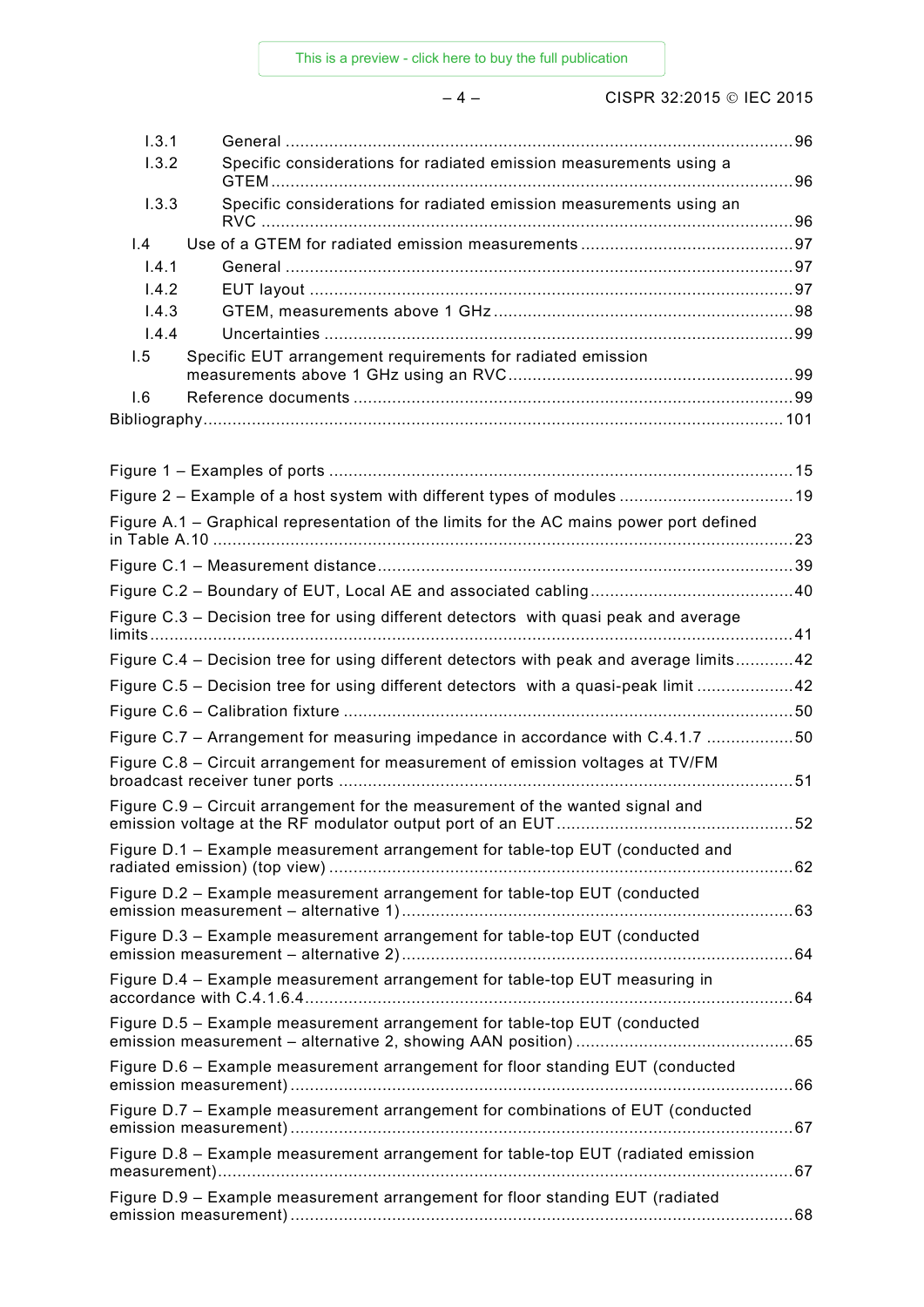CISPR 32:2015 © IEC 2015  $-5-$ 

| Figure D.10 - Example measurement arrangement for combinations of EUT (radiated                                                                                                                                                                                | . 69 |
|----------------------------------------------------------------------------------------------------------------------------------------------------------------------------------------------------------------------------------------------------------------|------|
| Figure D.11 - Example measurement arrangement for tabletop EUT (radiated emission                                                                                                                                                                              |      |
| Figure D.12 - Example cable configuration and EUT height (radiated emission                                                                                                                                                                                    |      |
| Figure G.1 - Example AAN for use with unscreened single balanced pairs 74                                                                                                                                                                                      |      |
| Figure G.2 - Example AAN with high LCL for use with either one or two unscreened                                                                                                                                                                               |      |
| Figure G.3 - Example AAN with high LCL for use with one, two, three, or four                                                                                                                                                                                   |      |
| Figure G.4 – Example AAN, including a 50 $\Omega$ source matching network at the voltage                                                                                                                                                                       |      |
| Figure G.5 - Example AAN for use with two unscreened balanced pairs 78                                                                                                                                                                                         |      |
| Figure G.6 – Example AAN, including a 50 $\Omega$ source matching network at the voltage                                                                                                                                                                       |      |
| Figure G.7 - Example AAN for use with four unscreened balanced pairs 80                                                                                                                                                                                        |      |
| Figure G.8 – Example AAN for use with coaxial cables, employing an internal common<br>mode choke created by bifilar winding an insulated centre-conductor wire and an<br>insulated screen-conductor wire on a common magnetic core (for example, a ferrite     |      |
| Figure G.9 – Example AAN for use with coaxial cables, employing an internal common<br>mode choke created by miniature coaxial cable (miniature semi-rigid solid copper<br>screen or miniature double-braided screen coaxial cable) wound on ferrite toroids 81 |      |
| Figure G.10 - Example AAN for use with multi-conductor screened cables, employing<br>an internal common mode choke created by multifilar winding multiple insulated signal<br>wires and an insulated screen-conductor wire on a common magnetic core (for      |      |
| Figure G.11 - Example AAN for use with multi-conductor screened cables, employing<br>an internal common mode choke created by winding a multi-conductor screened cable                                                                                         | .83  |
| Figure G.12 - Basic circuit for considering the limits with defined common mode                                                                                                                                                                                |      |
| Figure G.13 - Basic circuit for the measurement with unknown common mode                                                                                                                                                                                       |      |
| Figure G.14 – Impedance layout of the components in the method described                                                                                                                                                                                       |      |
| Figure G.15 - Basic measurement setup to measure combined impedance of the                                                                                                                                                                                     |      |
|                                                                                                                                                                                                                                                                |      |
| Figure H.2 - Example measurement arrangements of transmit antenna for the wanted                                                                                                                                                                               |      |
|                                                                                                                                                                                                                                                                |      |
|                                                                                                                                                                                                                                                                |      |
| Figure I.3 - Typical EUT mounting for combination of modules being measured 98                                                                                                                                                                                 |      |
| Figure I.4 – Overview of the reverberation chamber for radiated emission                                                                                                                                                                                       |      |

Table 1 – Required highest frequency for radiated measurement ..........................................21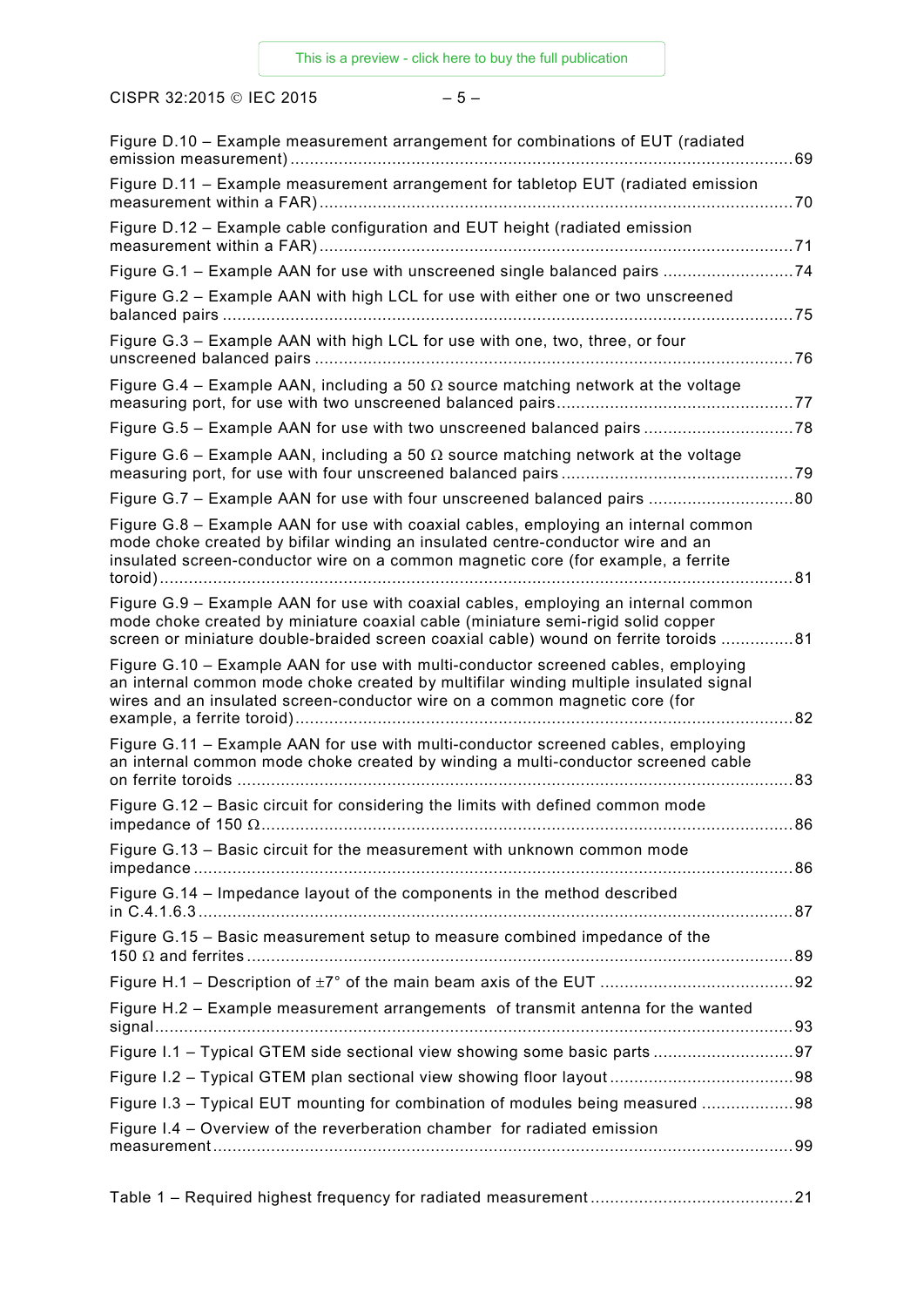– 6 – CISPR 32:2015 IEC 2015

| Table A.1 - Radiated emissions, basic standards and the limitation of the use of      |    |
|---------------------------------------------------------------------------------------|----|
| Table A.2 - Requirements for radiated emissions at frequencies up to 1 GHz for        |    |
| Table A.3 - Requirements for radiated emissions at frequencies above 1 GHz for        | 26 |
| Table A.4 - Requirements for radiated emissions at frequencies up to 1 GHz for class  |    |
| Table A.5 - Requirements for radiated emissions at frequencies above 1 GHz for        |    |
| Table A.6 - Requirements for radiated emissions from FM receivers 27                  |    |
| Table A.7 - Requirements for outdoor units of home satellite receiving systems28      |    |
| Table A.8 - Conducted emissions, basic standards and the limitation of the use of     |    |
| Table A.9 - Requirements for conducted emissions from the AC mains power ports of     | 29 |
| Table A.10 - Requirements for conducted emissions from the AC mains power ports of    |    |
| Table A.11 - Requirements for asymmetric mode conducted emissions from Class A        |    |
| Table A.12 - Requirements for asymmetric mode conducted emissions from Class B        |    |
| Table A.13 - Requirements for conducted differential voltage emissions from Class B   |    |
|                                                                                       |    |
|                                                                                       |    |
|                                                                                       |    |
|                                                                                       |    |
| Table C.1 - Analogue/digital data port emission procedure selection 45                |    |
|                                                                                       |    |
| Table C.3 - 5 m OATS/SAC NSA values.                                                  |    |
|                                                                                       |    |
|                                                                                       |    |
|                                                                                       |    |
| Table G.1 - Summary of advantages and disadvantages of the procedures described       |    |
|                                                                                       |    |
| Table I.1 - Radiated emissions, basic standards and the limitation of the use of GTEM |    |
| Table I.2 - Proposed limits for radiated emissions at frequencies up to 1 GHz for     |    |
| Table I.3 - Proposed limits for radiated emission for frequencies above 1 GHz for     |    |
| Table I.4 - Proposed limits for radiated emission for frequencies above 1 GHz for     |    |
| Table I.5 - Proposed limits for radiated emissions at frequencies up to 1 GHz for     |    |
| Table I.6 - Proposed limits for radiated emission for frequencies above 1 GHz for     |    |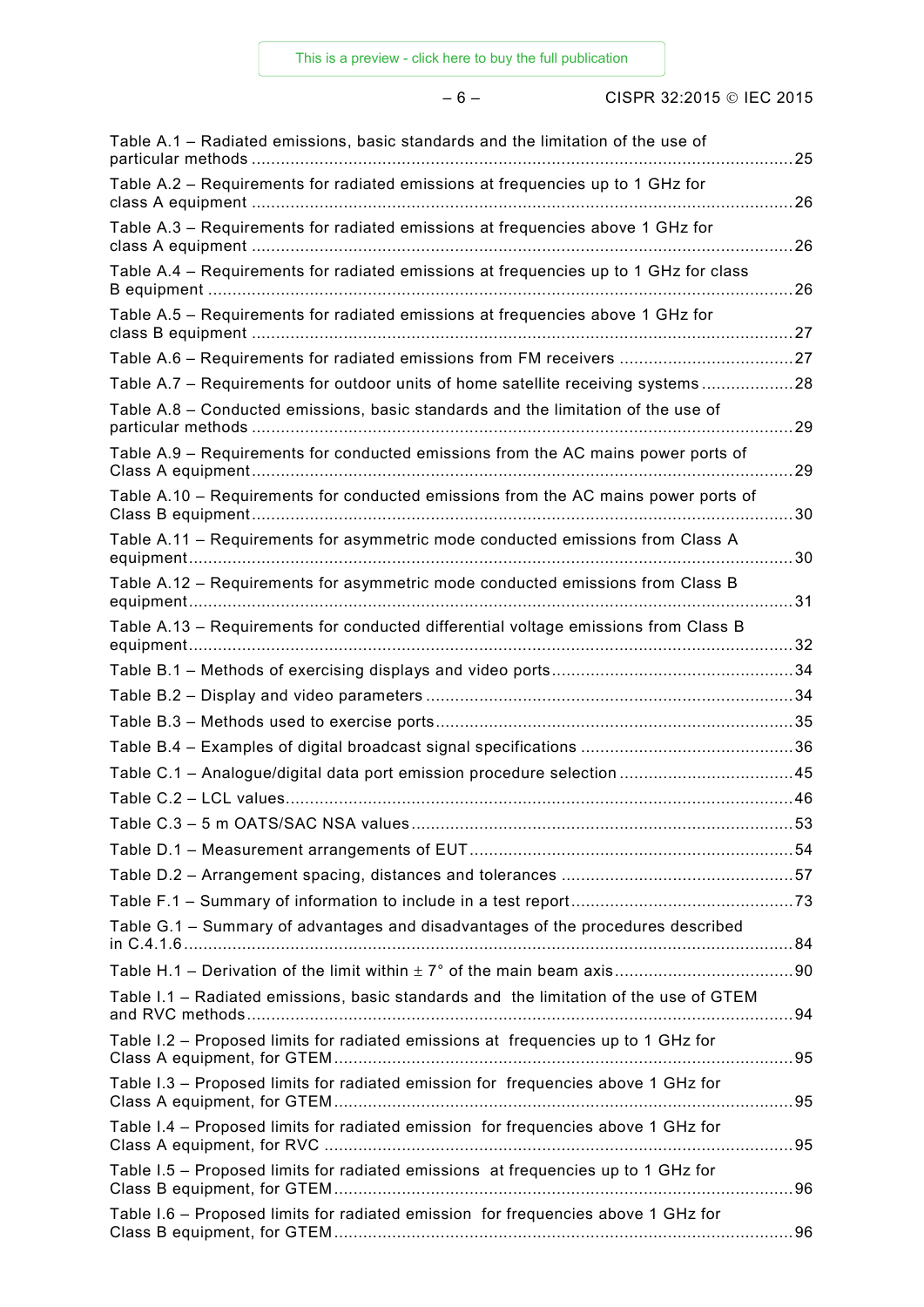CISPR 32:2015 © IEC 2015 – 7 –

| Table I.7 – Proposed limits for radiated emission for frequencies above 1 GHz for |  |
|-----------------------------------------------------------------------------------|--|
|                                                                                   |  |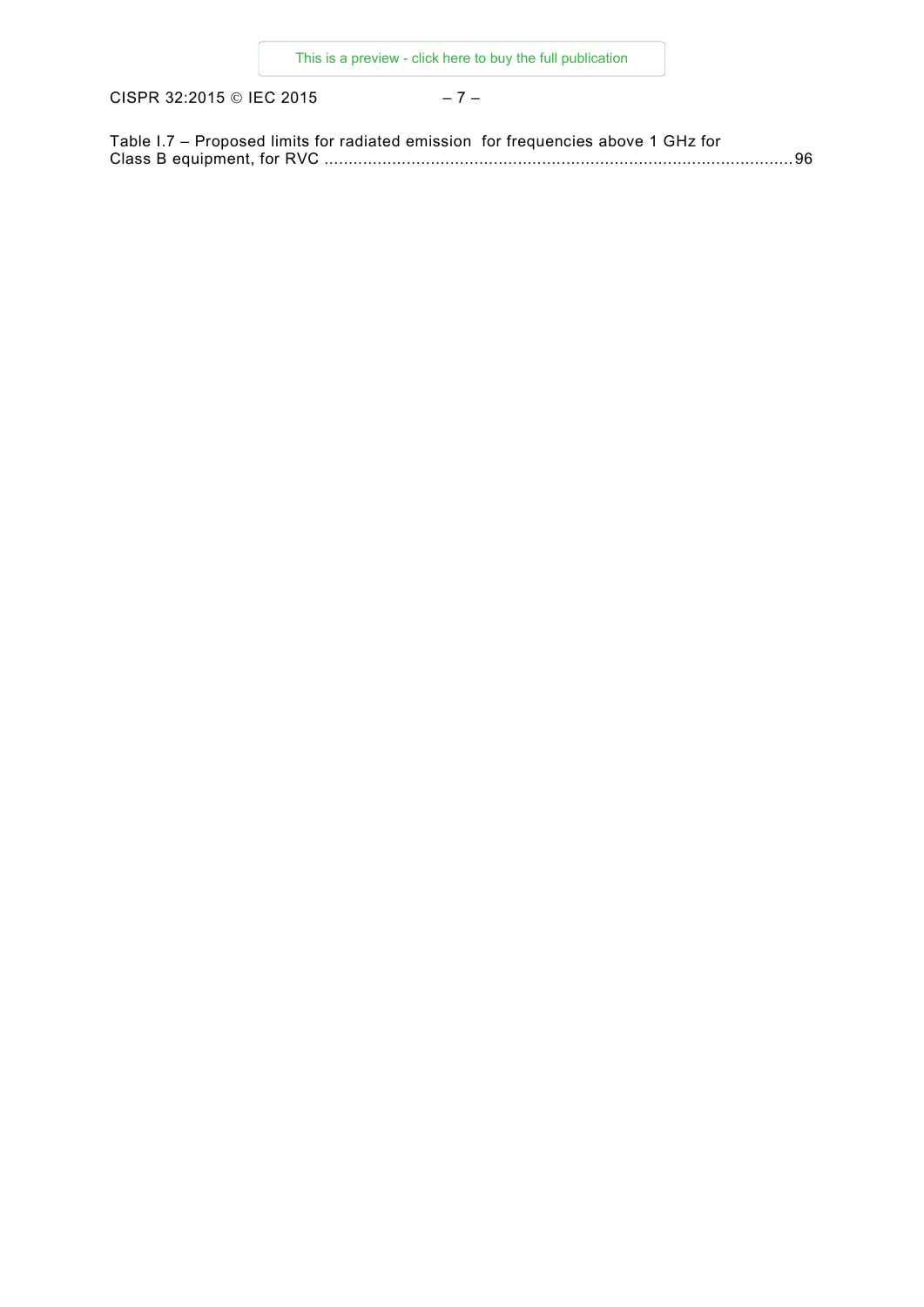[This is a preview - click here to buy the full publication](https://webstore.iec.ch/publication/22046&preview=1)

– 8 – CISPR 32:2015 IEC 2015

#### INTERNATIONAL ELECTROTECHNICAL COMMISSION

\_\_\_\_\_\_\_\_\_\_\_\_

#### **ELECTROMAGNETIC COMPATIBILITY OF MULTIMEDIA EQUIPMENT –**

#### **Emission requirements**

#### FOREWORD

- <span id="page-7-0"></span>1) The International Electrotechnical Commission (IEC) is a worldwide organization for standardization comprising all national electrotechnical committees (IEC National Committees). The object of IEC is to promote international co-operation on all questions concerning standardization in the electrical and electronic fields. To this end and in addition to other activities, IEC publishes International Standards, Technical Specifications, Technical Reports, Publicly Available Specifications (PAS) and Guides (hereafter referred to as "IEC Publication(s)"). Their preparation is entrusted to technical committees; any IEC National Committee interested in the subject dealt with may participate in this preparatory work. International, governmental and nongovernmental organizations liaising with the IEC also participate in this preparation. IEC collaborates closely with the International Organization for Standardization (ISO) in accordance with conditions determined by agreement between the two organizations.
- 2) The formal decisions or agreements of IEC on technical matters express, as nearly as possible, an international consensus of opinion on the relevant subjects since each technical committee has representation from all interested IEC National Committees.
- 3) IEC Publications have the form of recommendations for international use and are accepted by IEC National Committees in that sense. While all reasonable efforts are made to ensure that the technical content of IEC Publications is accurate, IEC cannot be held responsible for the way in which they are used or for any misinterpretation by any end user.
- 4) In order to promote international uniformity, IEC National Committees undertake to apply IEC Publications transparently to the maximum extent possible in their national and regional publications. Any divergence between any IEC Publication and the corresponding national or regional publication shall be clearly indicated in the latter.
- 5) IEC itself does not provide any attestation of conformity. Independent certification bodies provide conformity assessment services and, in some areas, access to IEC marks of conformity. IEC is not responsible for any services carried out by independent certification bodies.
- 6) All users should ensure that they have the latest edition of this publication.
- 7) No liability shall attach to IEC or its directors, employees, servants or agents including individual experts and members of its technical committees and IEC National Committees for any personal injury, property damage or other damage of any nature whatsoever, whether direct or indirect, or for costs (including legal fees) and expenses arising out of the publication, use of, or reliance upon, this IEC Publication or any other IEC Publications.
- 8) Attention is drawn to the Normative references cited in this publication. Use of the referenced publications is indispensable for the correct application of this publication.
- 9) Attention is drawn to the possibility that some of the elements of this IEC Publication may be the subject of patent rights. IEC shall not be held responsible for identifying any or all such patent rights.

International Standard CISPR 32 has been prepared by CISPR subcommittee I: Electromagnetic compatibility of information technology equipment, multimedia equipment and receivers.

This second edition cancels and replaces the first edition published in 2012. This edition constitutes a technical revision.

This edition includes the following significant technical changes with respect to the previous edition:

- a) additional requirements using FAR,
- b) additional requirements for outdoor unit of home satellite receiving systems,
- c) addition of new informative annexes covering GTEM and RVC,
- d) numerous maintenance items are addressed to improve the testing of MME.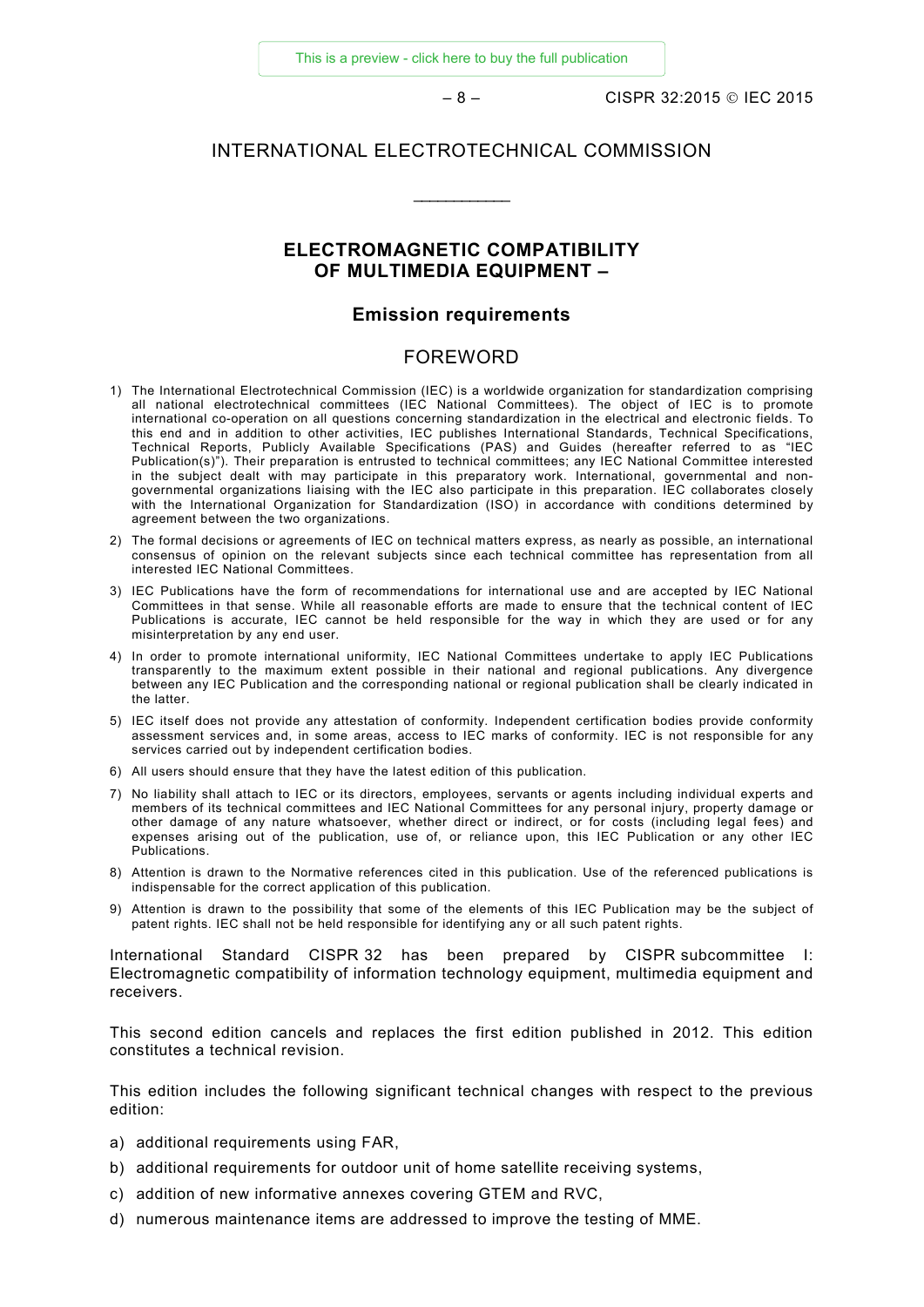CISPR 32:2015 © IEC 2015  $-9-$ 

The text of this publication is based on the following documents:

| <b>FDIS</b>    | Report on voting |
|----------------|------------------|
| CIS/I/498/FDIS | CIS/I/501/RVD    |

Full information on the voting for the approval of this publication can be found in the report on voting indicated in the above table.

This publication has been drafted in accordance with the ISO IEC Directives, Part 2.

The committee has decided that the contents of this publication will remain unchanged until the stability date indicated on the IEC website under "http://webstore.iec.ch" in the data related to the specific publication. At this date, the publication will be

- reconfirmed,
- withdrawn,
- replaced by a revised edition, or
- amended.

**IMPORTANT – The 'colour inside' logo on the cover page of this publication indicates that it contains colours which are considered to be useful for the correct understanding of its contents. Users should therefore print this document using a colour printer.** 

The contents of the corrigendum of June 2016 have been included in this copy.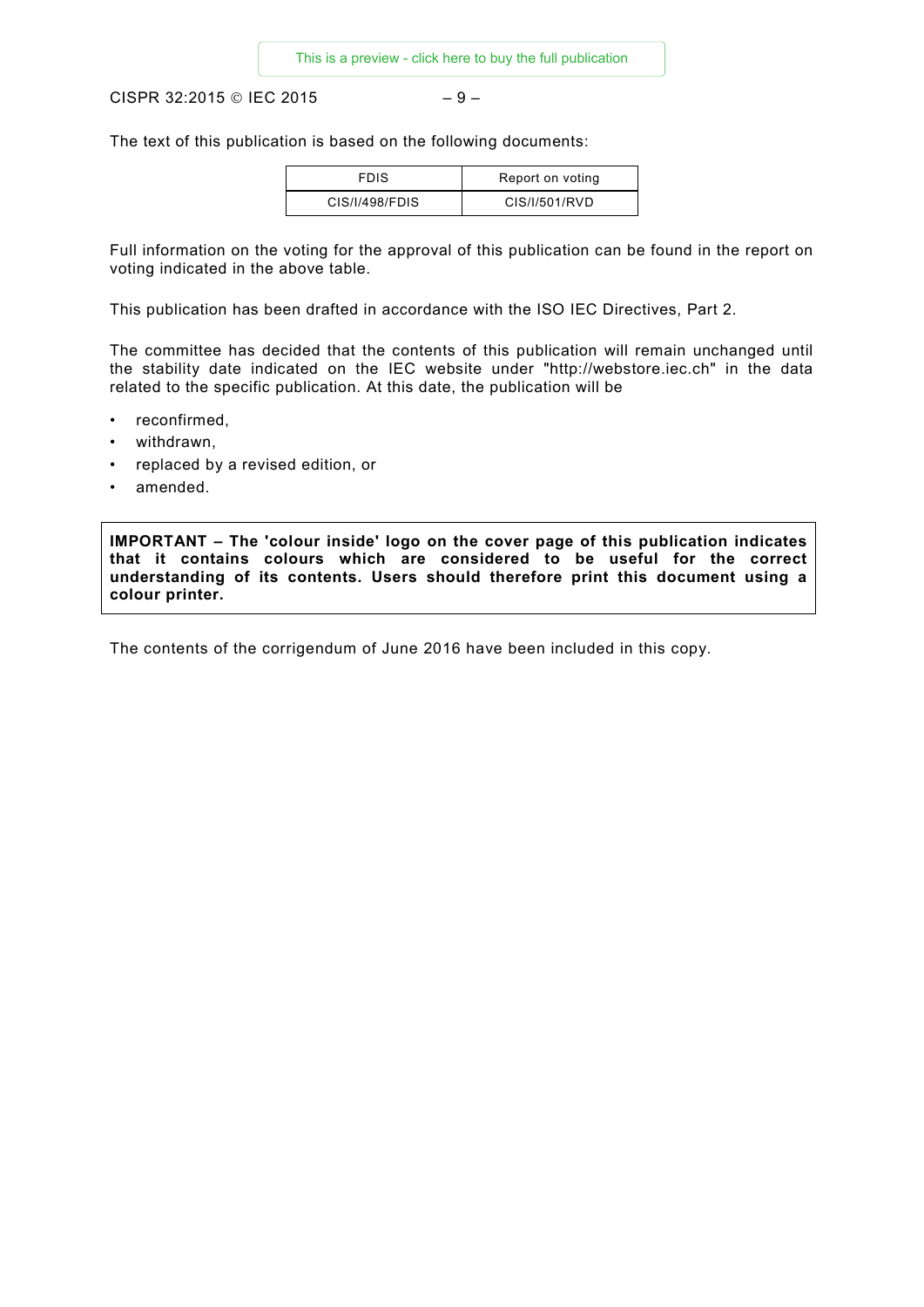– 10 – CISPR 32:2015 IEC 2015

#### **ELECTROMAGNETIC COMPATIBILITY OF MULTIMEDIA EQUIPMENT –**

#### **Emission requirements**

#### <span id="page-9-0"></span>**1 Scope**

*NOTE Blue coloured text within this document indicates text that will be aligned with the future MME immunity publication CISPR 35.*

This International Standard applies to multimedia equipment (MME) as defined in 3.1.24 and having a rated r.m.s. AC or DC supply voltage not exceeding 600 V.

Equipment within the scope of CISPR 13 or CISPR 22 is within the scope of this publication.

MME intended primarily for professional use is within the scope of this publication.

The radiated emission requirements in this standard are not intended to be applicable to the intentional transmissions from a radio transmitter as defined by the ITU, nor to any spurious emissions related to these intentional transmissions.

Equipment, for which emission requirements in the frequency range covered by this publication are explicitly formulated in other CISPR publications (except CISPR 13 and CISPR 22), are excluded from the scope of this publication.

In-situ testing is outside the scope of this publication.

This publication covers two classes of MME (Class A and Class B). The MME classes are specified in Clause 4.

The objectives of this publication are:

- 1) to establish requirements which provide an adequate level of protection of the radio spectrum, allowing radio services to operate as intended in the frequency range 9 kHz to 400 GHz;
- 2) to specify procedures to ensure the reproducibility of measurement and the repeatability of results.

#### <span id="page-9-1"></span>**2 Normative references**

The following documents, in whole or in part, are normatively referenced in this document and are indispensable for its application. For dated references, only the edition cited applies. For undated references, the latest edition of the referenced document (including any amendments) applies.

CISPR 16-1-1:2010, *Specification for radio disturbance and immunity measuring apparatus and methods – Part 1-1: Radio disturbance and immunity measuring apparatus – Measuring apparatus* CISPR 16-1-1:2010/AMD1:2010 CISPR 16-1-1:2010/AMD2:2014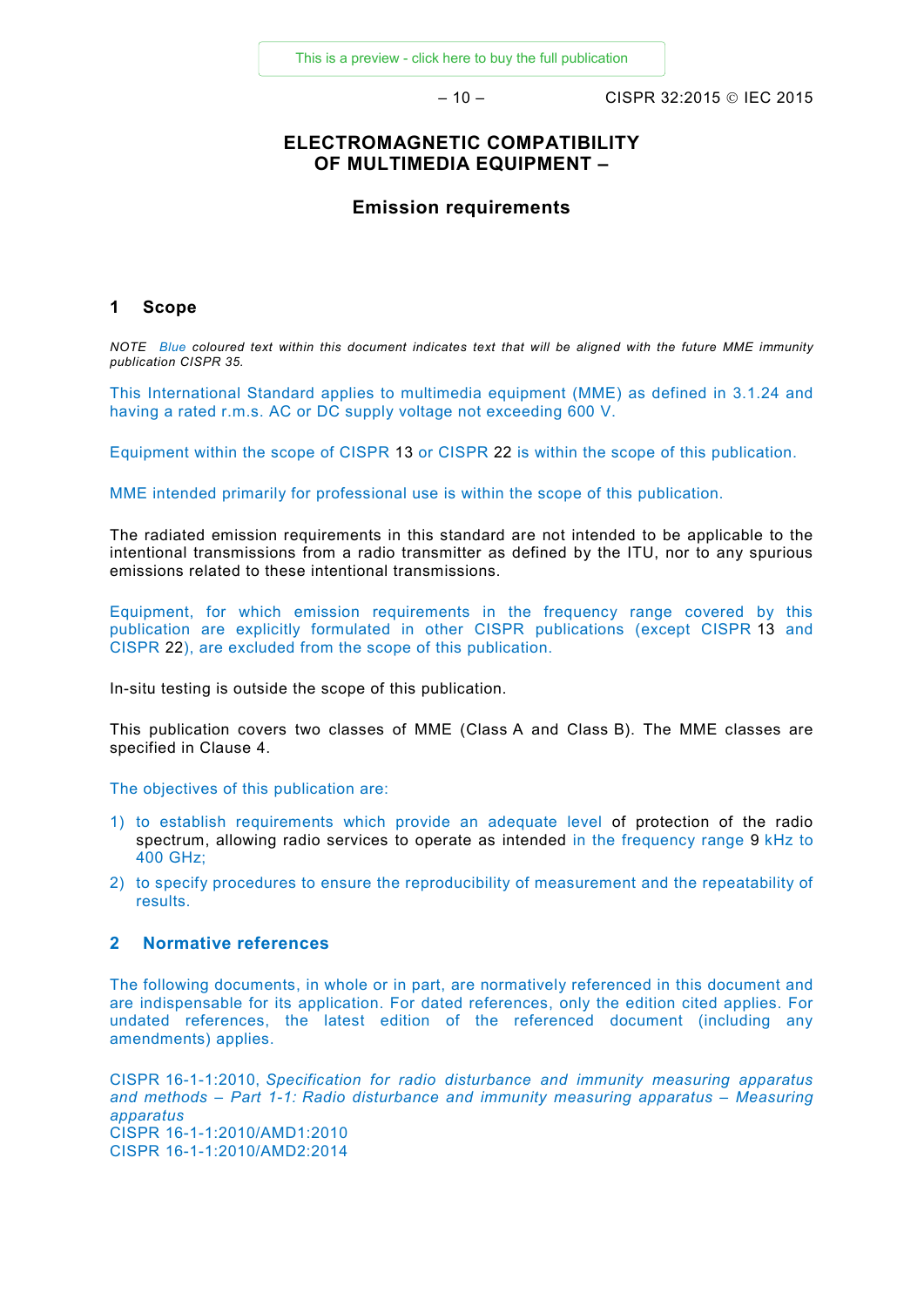$CISPR 32:2015 @ IFC 2015 = 11 -$ 

<span id="page-10-1"></span> $\overline{\phantom{a}}$ 

CISPR 16-1-2:2003[1](#page-10-2), *Specification for radio disturbance and immunity measuring apparatus and methods – Part 1-2: Radio disturbance and immunity measuring apparatus – Ancillary equipment – Conducted disturbances* CISPR 16-1-2:2003/AMD 1:2004 CISPR 16-1-2:2003/AMD 2:2006

CISPR 16-1-4:2010, *Specification for radio disturbance and immunity measuring apparatus and methods – Part 1-4: Radio disturbance and immunity measuring apparatus – Antennas and test sites for radiated disturbance measurements* CISPR 16-1-4:2010/AMD1:2012

CISPR 16-2-1:2008[2](#page-10-3), *Specification for radio disturbance and immunity measuring apparatus and methods – Part 2-1: Methods of measurement of disturbances and immunity – Conducted disturbance measurements* CISPR 16-2-1:2008/ AMD 1:2010 CISPR 16-2-1:2008/ AMD 2:2013

CISPR 16-2-3:2010, *Specification for radio disturbance and immunity measuring apparatus and methods – Part 2-3: Methods of measurement of disturbances and immunity – Radiated disturbance measurements* CISPR 16-2-3:2010/AMD1:2010 CISPR 16-2-3:2010/AMD2:2014

CISPR 16-4-2:2011, *Specification for radio disturbance and immunity measuring apparatus and methods – Part 4-2: Uncertainties, statistics and limit modelling – Measurement instrumentation uncertainty*

IEC 61000-4-6:2008 [3](#page-10-4) , *Electromagnetic compatibility (EMC) – Part 4-6: Testing and measurement techniques – Immunity to conducted disturbances, induced by radio-frequency fields*

ISO IEC 17025:2005, *General requirements for the competence of testing and calibration laboratories*

ANSI C63.5-2006, *American National Standard (for) Electromagnetic Compatibility – Radiated Emission Measurements in Electromagnetic Interference (EMI) Control – Calibration of Antennas (9 kHz to 40 GHz)*

<span id="page-10-0"></span>IEEE Std 802.3, *IEEE Standard for Information technology – Specific requirements – Part 3: Carrier Sense Multiple Access with Collision Detection (CMSA/CD) Access Method and Physical Layer Specifications*

<span id="page-10-2"></span><sup>1</sup> First edition (2003). This first edition has been replaced in 2014 by a second edition CISPR 16-1-2:2014, *Specification for radio disturbance and immunity measuring apparatus and methods – Part 1-2: Radio disturbance and immunity measuring apparatus – Coupling devices for conducted disturbance measurements*.

<span id="page-10-3"></span><sup>2</sup> First edition (2008). This first edition has been replaced in 2014 by a second edition CISPR 16-2-1:2014, *Specification for radio disturbance and immunity measuring apparatus and methods – Part 2-1: Methods of measurement of disturbances and immunity – Conducted disturbance measurements*.

<span id="page-10-4"></span><sup>3</sup> Third edition (2008). This third edition has been replaced in 2013 by a fourth edition IEC 61000-4-6:2013, *Electromagnetic compatibility (EMC) – Part 4-6: Testing and measurement techniques – Immunity to conducted disturbances, induced by radio-frequency fields*.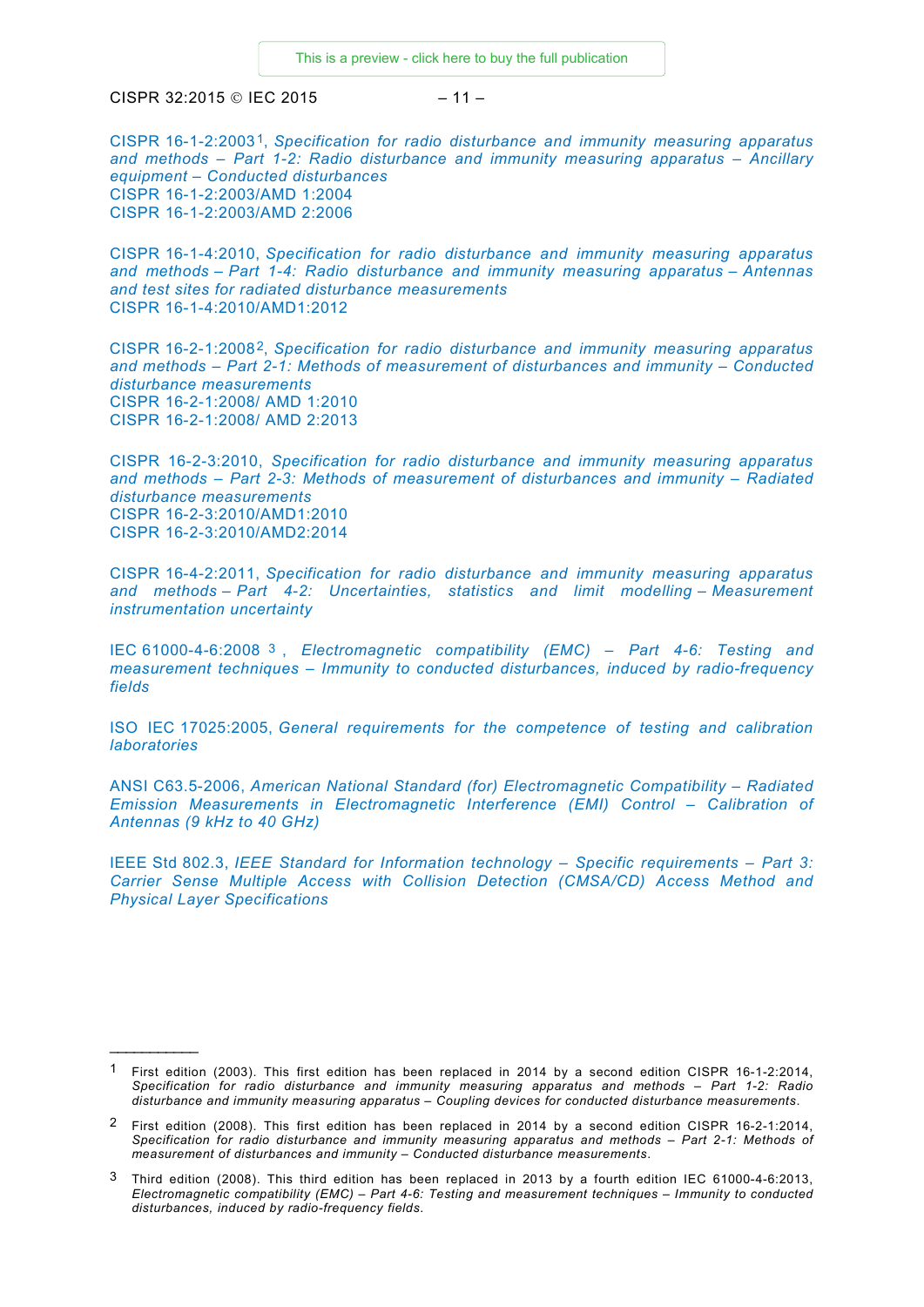$-104-$ 

CISPR 32:2015 © IEC 2015

## SOMMAIRE

| 1   |       |                                                                               |  |
|-----|-------|-------------------------------------------------------------------------------|--|
| 2   |       |                                                                               |  |
| 3   |       |                                                                               |  |
| 3.1 |       |                                                                               |  |
| 3.2 |       |                                                                               |  |
| 4   |       |                                                                               |  |
| 5   |       |                                                                               |  |
| 6   |       |                                                                               |  |
| 6.1 |       |                                                                               |  |
| 6.2 |       |                                                                               |  |
| 6.3 |       |                                                                               |  |
| 7   |       |                                                                               |  |
| 8   |       |                                                                               |  |
| 9   |       |                                                                               |  |
| 10  |       |                                                                               |  |
| 11  |       |                                                                               |  |
|     |       |                                                                               |  |
| A.1 |       |                                                                               |  |
| A.2 |       |                                                                               |  |
| A.3 |       |                                                                               |  |
|     |       | Annexe B (normative) Stimulation de l'EUT pendant la mesure et spécifications |  |
|     |       |                                                                               |  |
| B.1 |       |                                                                               |  |
| B.2 |       |                                                                               |  |
|     | B.2.1 |                                                                               |  |
|     | B.2.2 |                                                                               |  |
|     | B.2.3 |                                                                               |  |
|     | B.2.4 |                                                                               |  |
|     |       | Annexe C (normative) Procédures de mesure, instruments et informations        |  |
| C.1 |       |                                                                               |  |
| C.2 |       |                                                                               |  |
|     | C.2.1 |                                                                               |  |
|     | C.2.2 | Utilisation de la série CISPR 16 comme norme de base 142                      |  |
|     | C.2.3 | Temps de cycle de l'EUT et temps de maintien de mesure145                     |  |
| C.3 |       |                                                                               |  |
|     | C.3.1 |                                                                               |  |
|     | C.3.2 |                                                                               |  |
|     | C.3.3 |                                                                               |  |
|     | C.3.4 | Particularités relatives aux mesures d'émissions rayonnées  148               |  |
|     | C.3.5 | Particularités relatives aux mesures d'émissions conduites sur les            |  |
|     | C.3.6 | Particularités relatives aux mesures d'émissions conduites sur les            |  |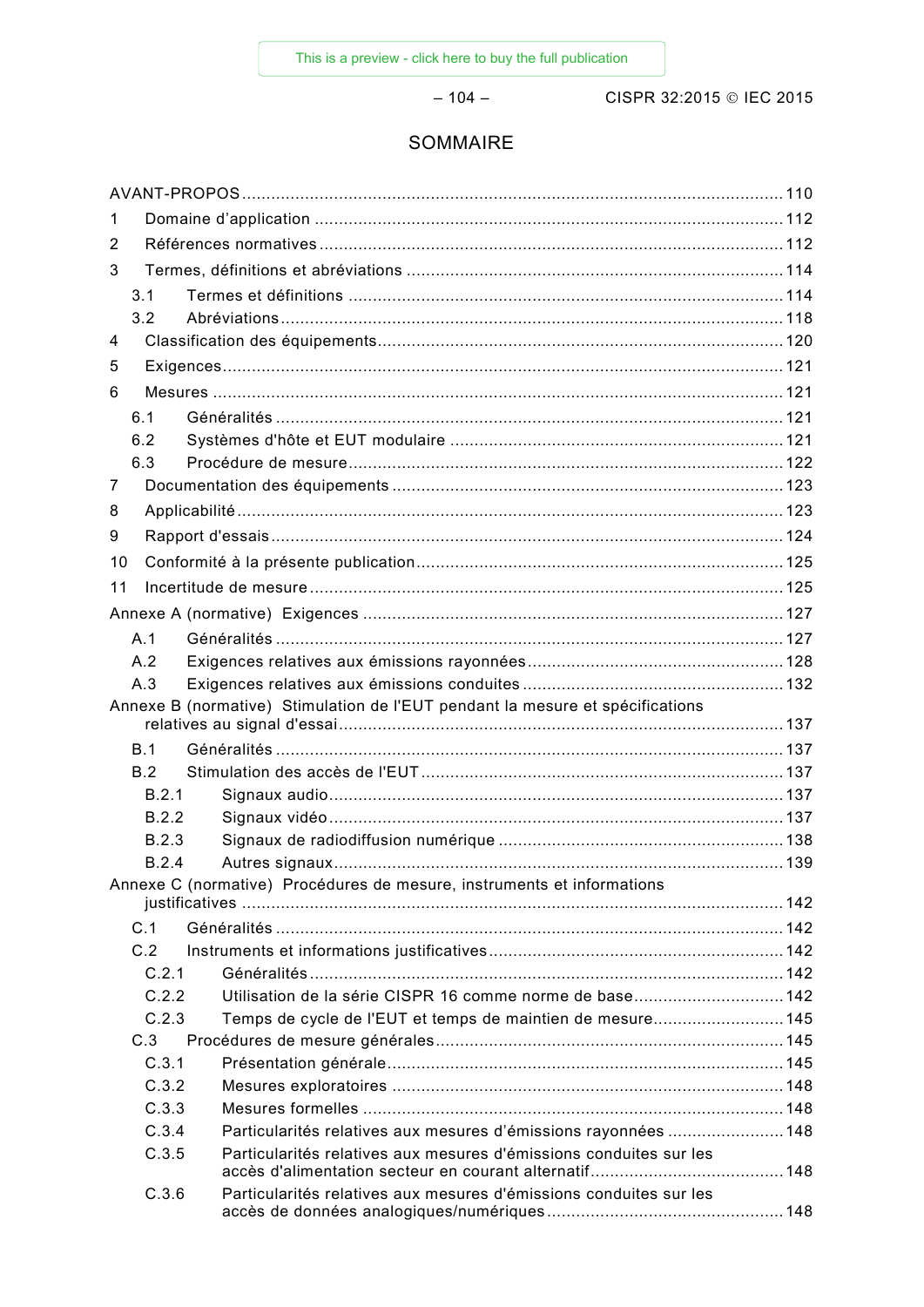CISPR 32:2015 © IEC 2015 – 105 –

| C.3.7 | Particularités relatives aux mesures d'émissions conduites sur des                                                                         |  |
|-------|--------------------------------------------------------------------------------------------------------------------------------------------|--|
| C.3.8 | Particularités relatives aux mesures d'émissions conduites sur des                                                                         |  |
| C.4   |                                                                                                                                            |  |
| C.4.1 | Mesure des émissions conduites au niveau des accès de données                                                                              |  |
| C.4.2 | Mesure des tensions d'émissions au niveau des accès de syntonisateur<br>de récepteur de radiodiffusion TV/FM dans la plage de fréquences   |  |
| C.4.3 | Mesure du signal souhaité et de la tension d'émission au niveau des<br>accès de sortie de modulateur RF, dans la plage de fréquences entre |  |
| C.4.4 | Valeurs d'affaiblissement de l'emplacement normalisé (NSA)                                                                                 |  |
|       | Annexe D (normative) Disposition de l'EUT, de l'AE local et du câblage associé 159                                                         |  |
| D.1   |                                                                                                                                            |  |
| D.1.1 |                                                                                                                                            |  |
| D.1.2 |                                                                                                                                            |  |
| D.1.3 |                                                                                                                                            |  |
| D.1.4 | Combinaisons de disposition d'EUT de table et au sol  164                                                                                  |  |
| D.1.5 | Dispositions pour les mesures rayonnées dans une FAR 164                                                                                   |  |
| D.2   | Conditions relatives aux MME pour la mesure des émissions conduites164                                                                     |  |
| D.2.1 |                                                                                                                                            |  |
| D.2.2 | Conditions spécifiques pour les équipements de table  165                                                                                  |  |
| D.2.3 | Exigences spécifiques pour les équipements posés au sol  166                                                                               |  |
| D.2.4 | Exigences spécifiques pour les équipements combinés de table et                                                                            |  |
| D.3   | Exigences relatives aux MME concernant la mesure des émissions                                                                             |  |
|       |                                                                                                                                            |  |
| D.3.1 |                                                                                                                                            |  |
| D.3.2 |                                                                                                                                            |  |
|       |                                                                                                                                            |  |
|       |                                                                                                                                            |  |
|       | Annexe G (informative) Informations d'accompagnement pour les procédures de                                                                |  |
| G.1   | Schémas des exemples de réseaux artificiels asymétriques179                                                                                |  |
| G.2   | Justification des mesures d'émissions et procédures relatives aux accès                                                                    |  |
| G.2.1 |                                                                                                                                            |  |
| G.2.2 |                                                                                                                                            |  |
| G.2.3 |                                                                                                                                            |  |
| G.2.4 |                                                                                                                                            |  |
| G.2.5 | Exigences relatives aux ferrites pour une utilisation dans C.4.1.1  192                                                                    |  |
|       | Annexe H (normative) Informations justificatives pour la mesure de l'unité extérieure                                                      |  |
| H.1   |                                                                                                                                            |  |
| H.2   |                                                                                                                                            |  |
| H.3   |                                                                                                                                            |  |
| H.4   |                                                                                                                                            |  |
| H.5   |                                                                                                                                            |  |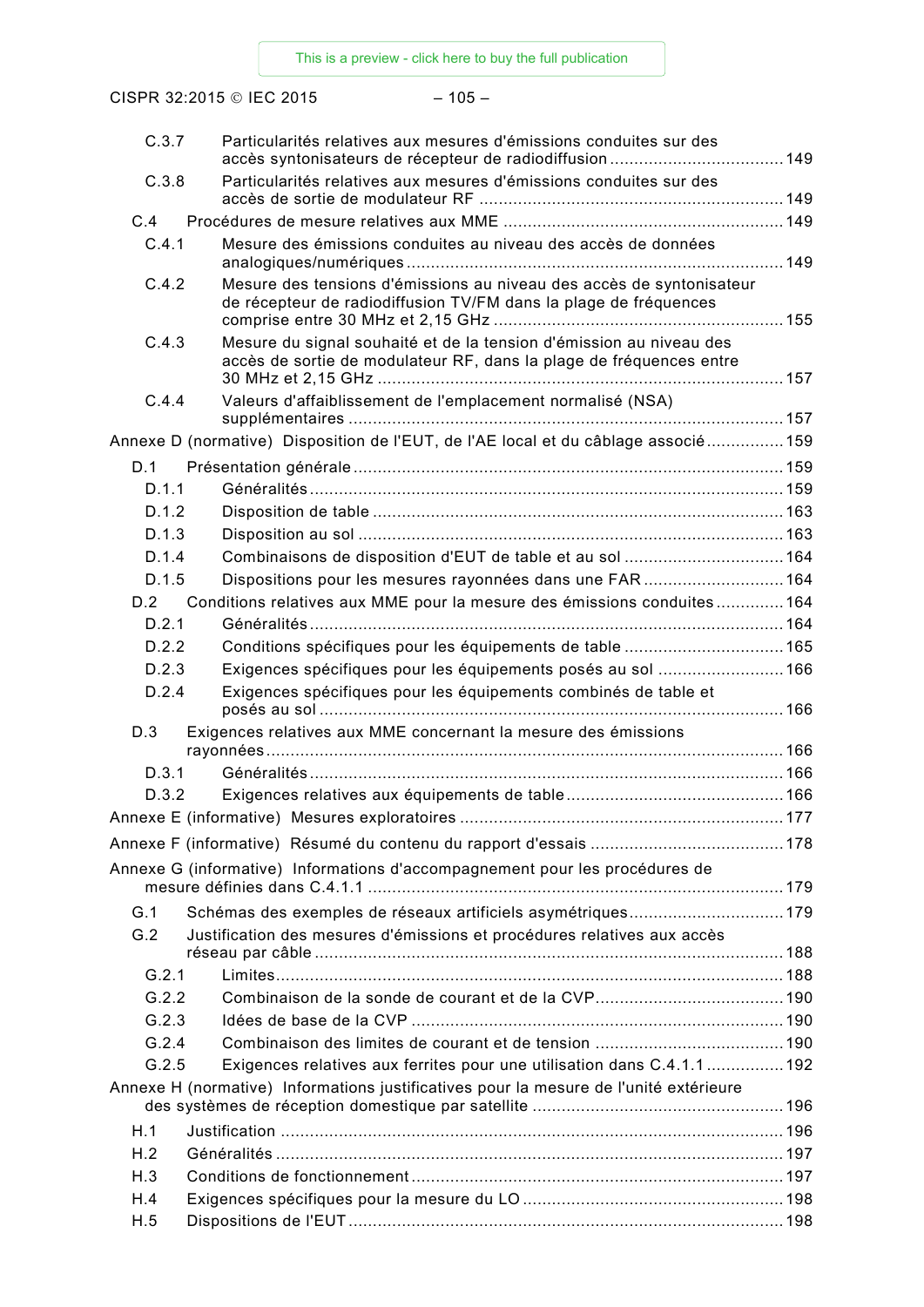– 106 – CISPR 32:2015 IEC 2015

|                               | Annexe I (informative) Autres méthodes d'essai et limites associées pour les                                                                                      |  |
|-------------------------------|-------------------------------------------------------------------------------------------------------------------------------------------------------------------|--|
| 1.1                           |                                                                                                                                                                   |  |
| 1.2                           | Méthodes de mesures des émissions rayonnées utilisant la cellule GTEM ou                                                                                          |  |
| 1.3                           | Informations relatives aux méthodes de mesure supplémentaires 203                                                                                                 |  |
| 1.3.1                         |                                                                                                                                                                   |  |
| 1.3.2                         | Considérations spécifiques aux mesures des émissions rayonnées en                                                                                                 |  |
| 1.3.3                         | Considérations spécifiques aux mesures des émissions rayonnées                                                                                                    |  |
| $\mathsf{I} \cdot \mathsf{4}$ | Utilisation d'une cellule GTEM pour les mesures des émissions rayonnées 203                                                                                       |  |
| 1.4.1                         |                                                                                                                                                                   |  |
| 1.4.2                         |                                                                                                                                                                   |  |
| 1.4.3                         | GTEM, mesures à des fréquences supérieures à 1 GHz 205                                                                                                            |  |
| 1.4.4                         |                                                                                                                                                                   |  |
| 1.5                           | Exigences de disposition de l'EUT spécifiques aux mesures des émissions<br>rayonnées à des fréquences supérieures à 1 GHz utilisant une RVC 206                   |  |
| 1.6                           |                                                                                                                                                                   |  |
|                               |                                                                                                                                                                   |  |
|                               |                                                                                                                                                                   |  |
|                               |                                                                                                                                                                   |  |
|                               | Figure 2 - Exemple de système hôte avec différents types de modules  122                                                                                          |  |
|                               | Figure A.1 – Représentation graphique des limites pour l'accès au réseau<br>d'alimentation secteur en courant alternatif définies dans le Tableau A.10  127       |  |
|                               |                                                                                                                                                                   |  |
|                               | Figure C.2 – Périphérie d'enveloppe de l'EUT, de l'AE local et du câblage associé 144                                                                             |  |
|                               | Figure C.3 - Arbre de décision pour utiliser différents détecteurs avec limites de quasi-                                                                         |  |
|                               | Figure C.4 - Arbre de décision pour utiliser différents détecteurs avec limites de crête                                                                          |  |
|                               | Figure C.5 - Arbre de décision pour utiliser différents détecteurs avec une limite de                                                                             |  |
|                               |                                                                                                                                                                   |  |
|                               | Figure C.7 - Disposition pour la mesure de l'impédance selon C.4.1.7  155                                                                                         |  |
|                               | Figure C.8 - Disposition du circuit pour la mesure des tensions d'émissions au niveau                                                                             |  |
|                               | des accès de syntonisateur du récepteur de radiodiffusion TV/FM  156<br>Figure C.9 – Disposition du circuit pour la mesure du signal souhaité et de la tension    |  |
|                               | d'émission au niveau de l'accès de sortie du modulateur RF d'un EUT  157<br>Figure D.1 – Exemple de disposition de la mesure pour l'EUT de table (émissions       |  |
|                               |                                                                                                                                                                   |  |
|                               | Figure D.2 - Exemple de disposition de la mesure pour l'EUT de table (mesure des                                                                                  |  |
|                               | Figure D.3 - Exemple de disposition de la mesure pour l'EUT de table (mesure des                                                                                  |  |
|                               | Figure D.4 - Exemple d'agencement pour la mesure d'EUT de table conformément à                                                                                    |  |
|                               | Figure D.5 - Exemple de disposition de la mesure pour l'EUT de dessus de table<br>(mesure des émissions conduites - alternative 2, illustrant la position AAN)170 |  |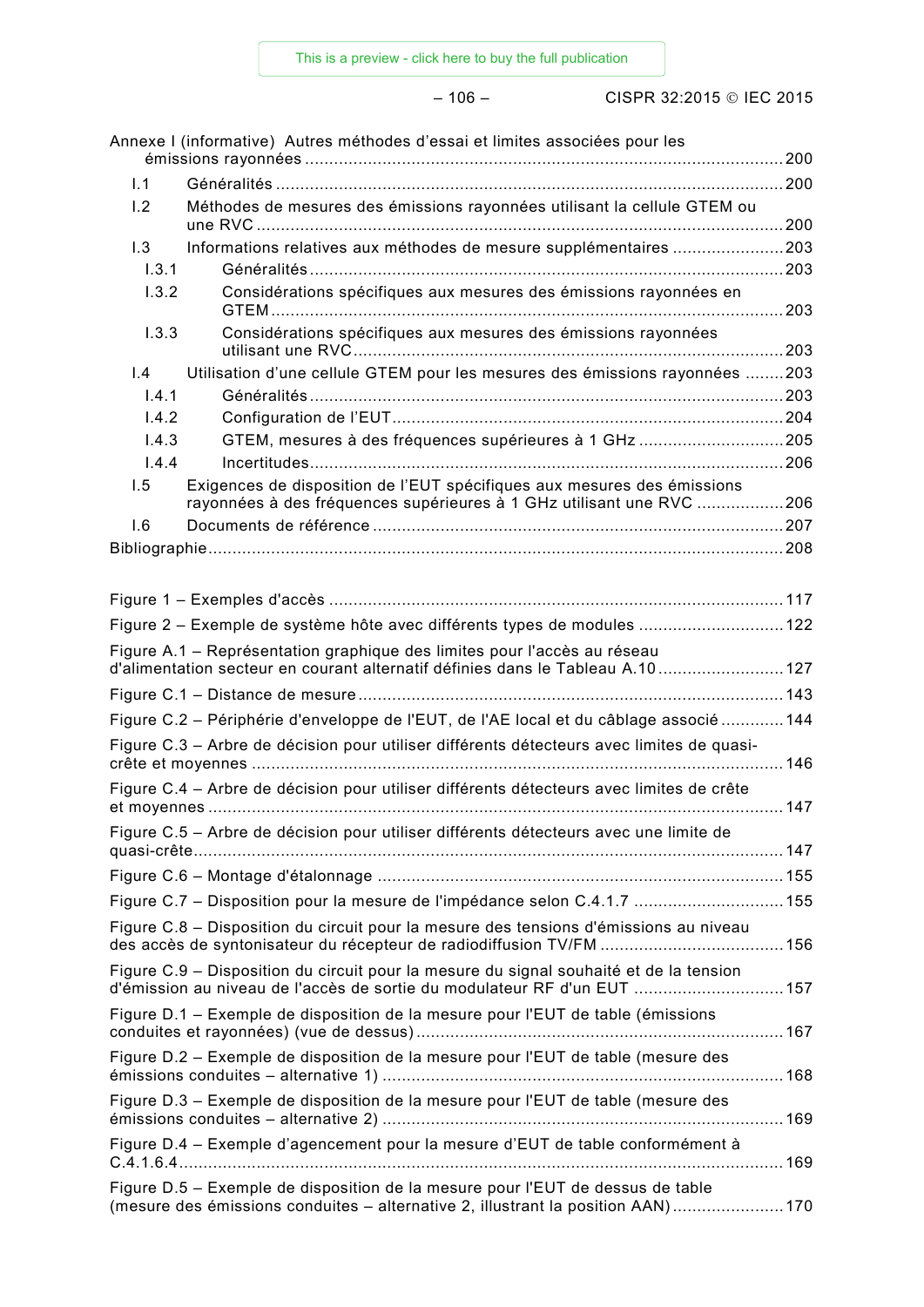CISPR 32:2015 © IEC 2015 – 107 –

| Figure D.7 - Exemple de disposition de la mesure pour les combinaisons d'EUT                                                                                                                                                                                                                                                               |
|--------------------------------------------------------------------------------------------------------------------------------------------------------------------------------------------------------------------------------------------------------------------------------------------------------------------------------------------|
|                                                                                                                                                                                                                                                                                                                                            |
| Figure D.8 - Exemple de disposition de la mesure pour l'EUT de dessus de table                                                                                                                                                                                                                                                             |
| Figure D.9 - Exemple de disposition de la mesure pour l'EUT posé au sol (mesure des                                                                                                                                                                                                                                                        |
| Figure D.10 - Exemple de disposition de la mesure pour les combinaisons d'EUT                                                                                                                                                                                                                                                              |
| Figure D.11 - Exemple de disposition de la mesure pour l'EUT de dessus de table                                                                                                                                                                                                                                                            |
| Figure D.12 – Exemple de configuration de câble et de hauteur d'EUT (mesure des                                                                                                                                                                                                                                                            |
| Figure G.1 - Exemple d'AAN pour une utilisation avec paires symétriques individuelles                                                                                                                                                                                                                                                      |
| Figure G.2 - Exemple d'AAN avec LCL élevé pour une utilisation avec une ou deux                                                                                                                                                                                                                                                            |
| Figure G.3 - Exemple d'AAN avec LCL élevé pour une utilisation avec une, deux, trois                                                                                                                                                                                                                                                       |
| Figure G.4 – Exemple d'AAN, incluant un réseau d'adaptation d'une source 50 $\Omega$ au<br>niveau de l'accès de mesure de tension, pour une utilisation avec deux paires                                                                                                                                                                   |
| Figure G.5 - Exemple d'AAN pour une utilisation avec deux paires symétriques non                                                                                                                                                                                                                                                           |
| Figure G.6 – Exemple d'AAN, incluant un réseau d'adaptation d'une source 50 $\Omega$ au<br>niveau de l'accès de mesure de tension, pour une utilisation avec quatre paires                                                                                                                                                                 |
| Figure G.7 - Exemple d'AAN pour une utilisation avec quatre paires symétriques non                                                                                                                                                                                                                                                         |
| Figure G.8 - Exemple d'AAN pour une utilisation avec câbles coaxiaux, employant une<br>inductance de mode commun interne créée par un enroulement bifilaire d'un<br>conducteur central isolé et d'un conducteur de blindage isolé sur un noyau magnétique                                                                                  |
| Figure G.9 - Exemple d'AAN pour une utilisation avec câbles coaxiaux, employant une<br>inductance de mode commun interne créée par un câble coaxial miniature (semi-rigide<br>miniature à blindage en cuivre ou câble coaxial miniature à double blindage tressé)                                                                          |
| Figure G.10 - Exemple d'AAN pour une utilisation avec câbles écrantés<br>multiconducteurs, employant une inductance de mode commun interne créée par un<br>enroulement multifilaire avec plusieurs câbles de signaux isolés et d'un conducteur de<br>blindage isolé sur un noyau magnétique commun (par exemple, un toroïde de ferrite)187 |
| Figure G.11 - Exemple d'AAN pour une utilisation avec câbles écrantés<br>multiconducteurs, employant une inductance de mode commun interne créée en<br>enroulant un câble écranté multiconducteur sur des toroïdes de ferrite  188                                                                                                         |
| Figure G.12 - Circuit de base pour prendre en considération les limites avec                                                                                                                                                                                                                                                               |
| Figure G.13 - Circuit de base pour la mesure avec impédance en mode commun                                                                                                                                                                                                                                                                 |
| Figure G.14 – Distribution de l'impédance des composants dans la méthode décrite                                                                                                                                                                                                                                                           |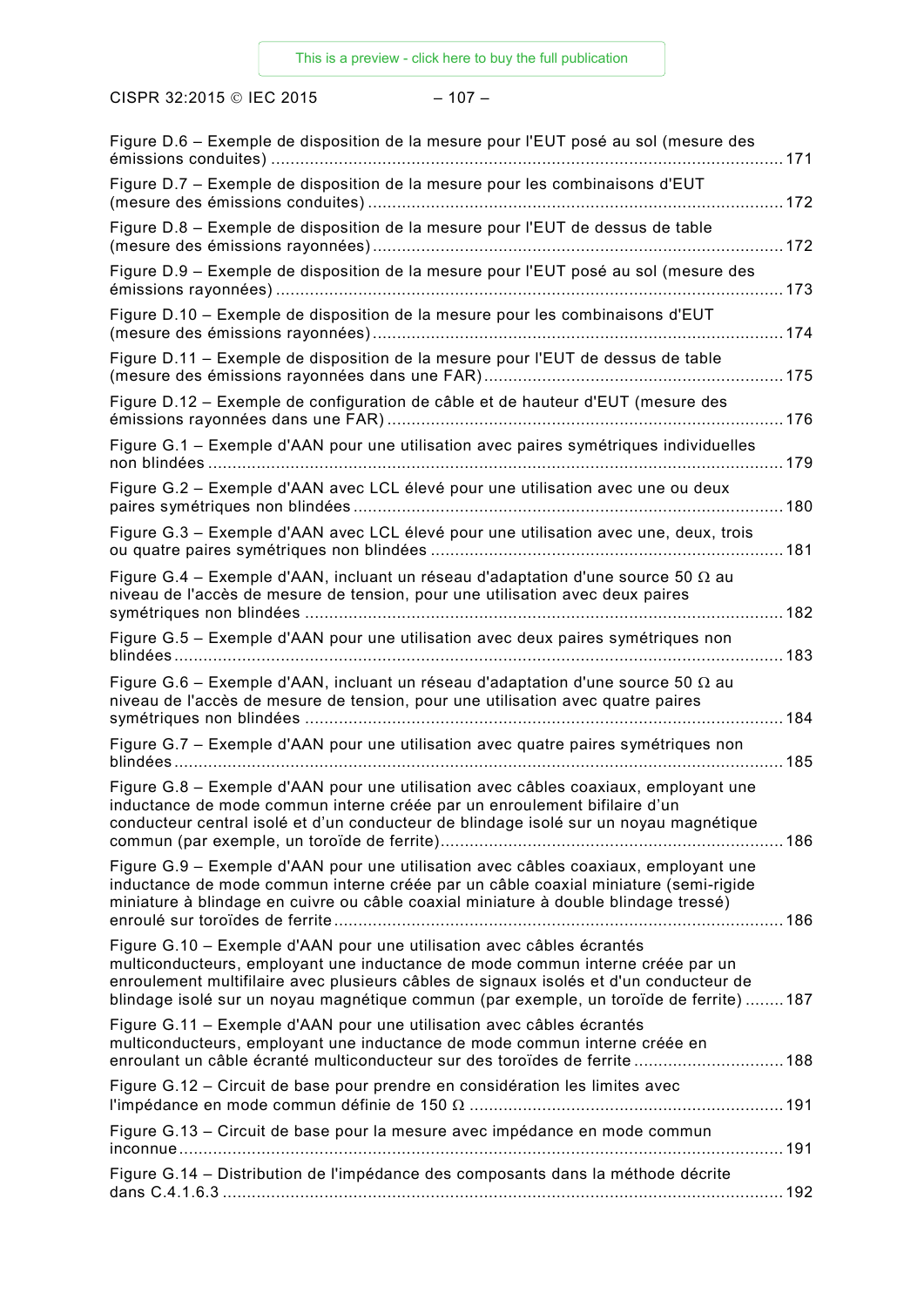– 108 – CISPR 32:2015 IEC 2015

| Figure G.15 – Montage de la mesure de base pour mesurer l'impédance combinée de                         |
|---------------------------------------------------------------------------------------------------------|
| Figure H.1 – Description de la disposition à $\pm 7^{\circ}$ de l'axe du faisceau principal de l'EUT198 |
| Figure H.2 - Exemple de dispositions de mesure de l'antenne de transmission pour le                     |
| Figure I.1 - Vue de côté en coupe de la cellule GTEM montrant certaines parties de                      |
| Figure I.2 - Vue de dessus en coupe de la cellule GTEM montrant la configuration au<br>sol 205          |
| Figure I.3 - Montage type d'EUT pour une combinaison de modules à mesurer205                            |
| Figure I.4 – Vue d'ensemble de la chambre réverbérante pour mesure des émissions                        |
| Tableau 1 – Fréquence maximale exigée pour la mesure des émissions rayonnées124                         |
| Tableau A.1 - Emissions rayonnées, normes de base et limitation relative à l'utilisation                |
| Tableau A.2 - Exigences relatives aux émissions rayonnées jusqu'à 1 GHz pour les                        |
| Tableau A.3 – Exigences relatives aux émissions rayonnées à des fréquences                              |
| Tableau A.4 - Exigences relatives aux émissions rayonnées jusqu'à 1 GHz pour les                        |
| Tableau A.5 - Exigences relatives aux émissions rayonnées à des fréquences                              |
| Tableau A.6 – Exigences relatives aux émissions rayonnées par les récepteurs FM 131                     |
| Tableau A.7 - Exigences relatives aux unités extérieures des systèmes de réception                      |
| Tableau A.8 - Emissions conduites, normes de base et limitation relative à l'utilisation                |
| Tableau A.9 - Exigences relatives aux émissions conduites des accès d'alimentation                      |
| Tableau A.10 - Exigences relatives aux émissions conduites des accès d'alimentation                     |
| Tableau A.11 – Exigences relatives aux émissions conduites en mode asymétrique                          |
| Tableau A.12 - Exigences relatives aux émissions conduites en mode asymétrique                          |
| Tableau A.13 - Exigences relatives aux émissions conduites de tension différentielle                    |
| Tableau B.1 - Méthodes de stimulation des affichages et accès vidéo138                                  |
|                                                                                                         |
|                                                                                                         |
| Tableau B.4 – Exemples de spécifications de signal de radiodiffusion numérique 140                      |
| Tableau C.1 – Sélection de la procédure de mesure des émissions des accès de                            |
|                                                                                                         |
|                                                                                                         |
|                                                                                                         |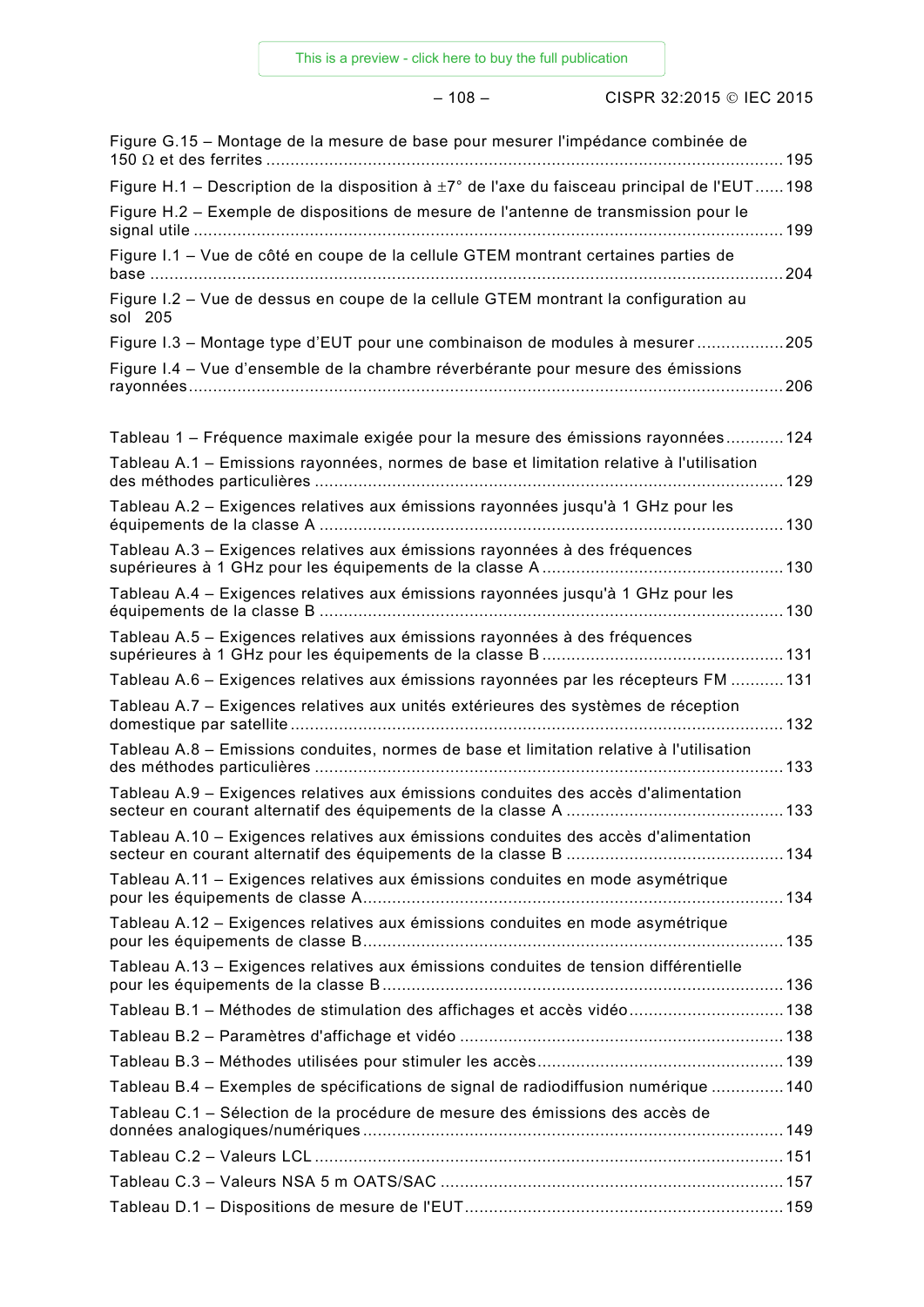CISPR 32:2015 © IEC 2015 – 109 –

| Tableau F.1 – Résumé des informations à inclure dans un rapport d'essais178                |     |
|--------------------------------------------------------------------------------------------|-----|
| Tableau G.1 - Résumé des avantages et inconvénients des procédures décrites dans           | 189 |
| Tableau H.1 – Dérivation de la limite dans une zone située à $\pm$ 7° de l'axe du faisceau |     |
| Tableau I.1 - Emissions rayonnées, normes de base et limitation d'utilisation des          | 200 |
| Tableau I.2 – Limites proposées pour les émissions rayonnées aux fréquences jusqu'à        | 201 |
| Tableau I.3 – Limites proposées pour les émissions rayonnées aux fréquences                | 202 |
| Tableau I.4 – Limites proposées pour les émissions rayonnées aux fréquences                | 202 |
| Tableau I.5 – Limites proposées pour les émissions rayonnées aux fréquences jusqu'à        | 202 |
| Tableau I.6 – Limites proposées pour les émissions rayonnées aux fréquences                | 202 |
| Tableau I.7 – Limites proposées pour les émissions rayonnées aux fréquences                | 203 |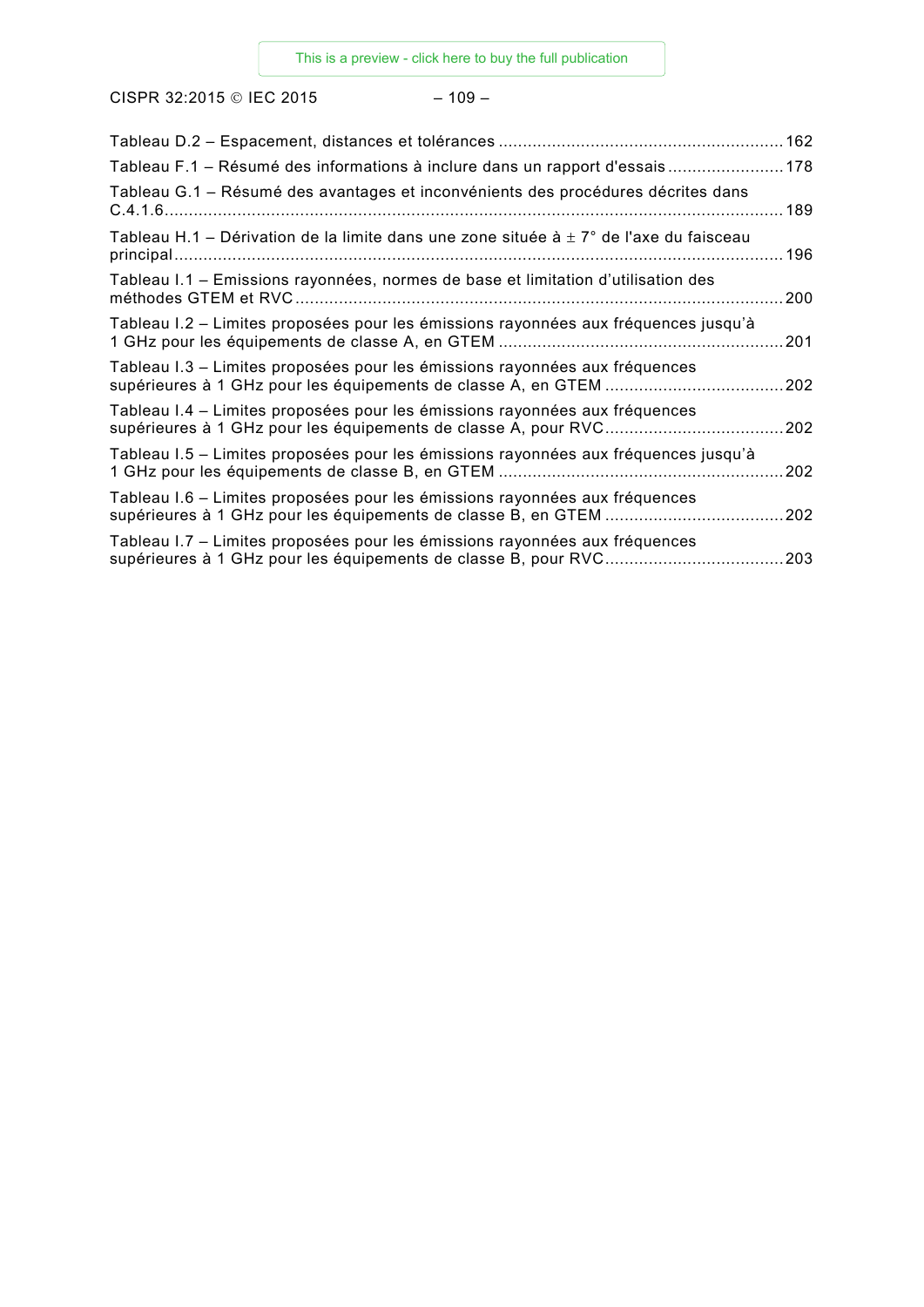[This is a preview - click here to buy the full publication](https://webstore.iec.ch/publication/22046&preview=1)

– 110 – CISPR 32:2015 IEC 2015

#### COMMISSION ÉLECTROTECHNIQUE INTERNATIONALE

\_\_\_\_\_\_\_\_\_\_\_\_

### **COMPATIBILITÉ ÉLECTROMAGNÉTIQUE DES ÉQUIPEMENTS MULTIMÉDIA –**

#### **Exigences d'émission**

#### AVANT-PROPOS

- <span id="page-17-0"></span>1) La Commission Electrotechnique Internationale (IEC) est une organisation mondiale de normalisation composée de l'ensemble des comités électrotechniques nationaux (Comités nationaux de l'IEC). L'IEC a pour objet de favoriser la coopération internationale pour toutes les questions de normalisation dans les domaines de l'électricité et de l'électronique. A cet effet, l'IEC – entre autres activités – publie des Normes internationales, des Spécifications techniques, des Rapports techniques, des Spécifications accessibles au public (PAS) et des Guides (ci-après dénommés "Publication(s) de l'IEC"). Leur élaboration est confiée à des comités d'études, aux travaux desquels tout Comité national intéressé par le sujet traité peut participer. Les organisations internationales, gouvernementales et non gouvernementales, en liaison avec l'IEC, participent également aux travaux. L'IEC collabore étroitement avec l'Organisation Internationale de Normalisation (ISO), selon des conditions fixées par accord entre les deux organisations.
- 2) Les décisions ou accords officiels de l'IEC concernant les questions techniques représentent, dans la mesure du possible, un accord international sur les sujets étudiés, étant donné que les Comités nationaux de l'IEC intéressés sont représentés dans chaque comité d'études.
- 3) Les Publications de l'IEC se présentent sous la forme de recommandations internationales et sont agréées comme telles par les Comités nationaux de l'IEC. Tous les efforts raisonnables sont entrepris afin que l'IEC s'assure de l'exactitude du contenu technique de ses publications; l'IEC ne peut pas être tenue responsable de l'éventuelle mauvaise utilisation ou interprétation qui en est faite par un quelconque utilisateur final.
- 4) Dans le but d'encourager l'uniformité internationale, les Comités nationaux de l'IEC s'engagent, dans toute la mesure possible, à appliquer de façon transparente les Publications de l'IEC dans leurs publications nationales et régionales. Toutes divergences entre toutes Publications de l'IEC et toutes publications nationales ou régionales correspondantes doivent être indiquées en termes clairs dans ces dernières.
- 5) L'IEC elle-même ne fournit aucune attestation de conformité. Des organismes de certification indépendants fournissent des services d'évaluation de conformité et, dans certains secteurs, accèdent aux marques de conformité de l'IEC. L'IEC n'est responsable d'aucun des services effectués par les organismes de certification indépendants.
- 6) Tous les utilisateurs doivent s'assurer qu'ils sont en possession de la dernière édition de cette publication.
- 7) Aucune responsabilité ne doit être imputée à l'IEC, à ses administrateurs, employés, auxiliaires ou mandataires, y compris ses experts particuliers et les membres de ses comités d'études et des Comités nationaux de l'IEC, pour tout préjudice causé en cas de dommages corporels et matériels, ou de tout autre dommage de quelque nature que ce soit, directe ou indirecte, ou pour supporter les coûts (y compris les frais de justice) et les dépenses découlant de la publication ou de l'utilisation de cette Publication de l'IEC ou de toute autre Publication de l'IEC, ou au crédit qui lui est accordé.
- 8) L'attention est attirée sur les références normatives citées dans cette publication. L'utilisation de publications référencées est obligatoire pour une application correcte de la présente publication.
- 9) L'attention est attirée sur le fait que certains des éléments de la présente Publication de l'IEC peuvent faire l'objet de droits de brevet. L'IEC ne saurait être tenue pour responsable de ne pas avoir identifié de tels droits de brevets et de ne pas avoir signalé leur existence.

La Norme Internationale CISPR 32 a été établie par le sous-comité I du CISPR: Compatibilité électromagnétique des matériels de traitement de l'information, multimédia et récepteurs.

Cette deuxième édition annule et remplace la première édition parue en 2012. Cette édition constitue une révision technique.

Cette édition inclut les modifications techniques majeures suivantes par rapport à l'édition précédente:

- a) exigences supplémentaires pour l'utilisation de FAR,
- b) exigences supplémentaires pour module extérieur des systèmes résidentiels de réception satellite,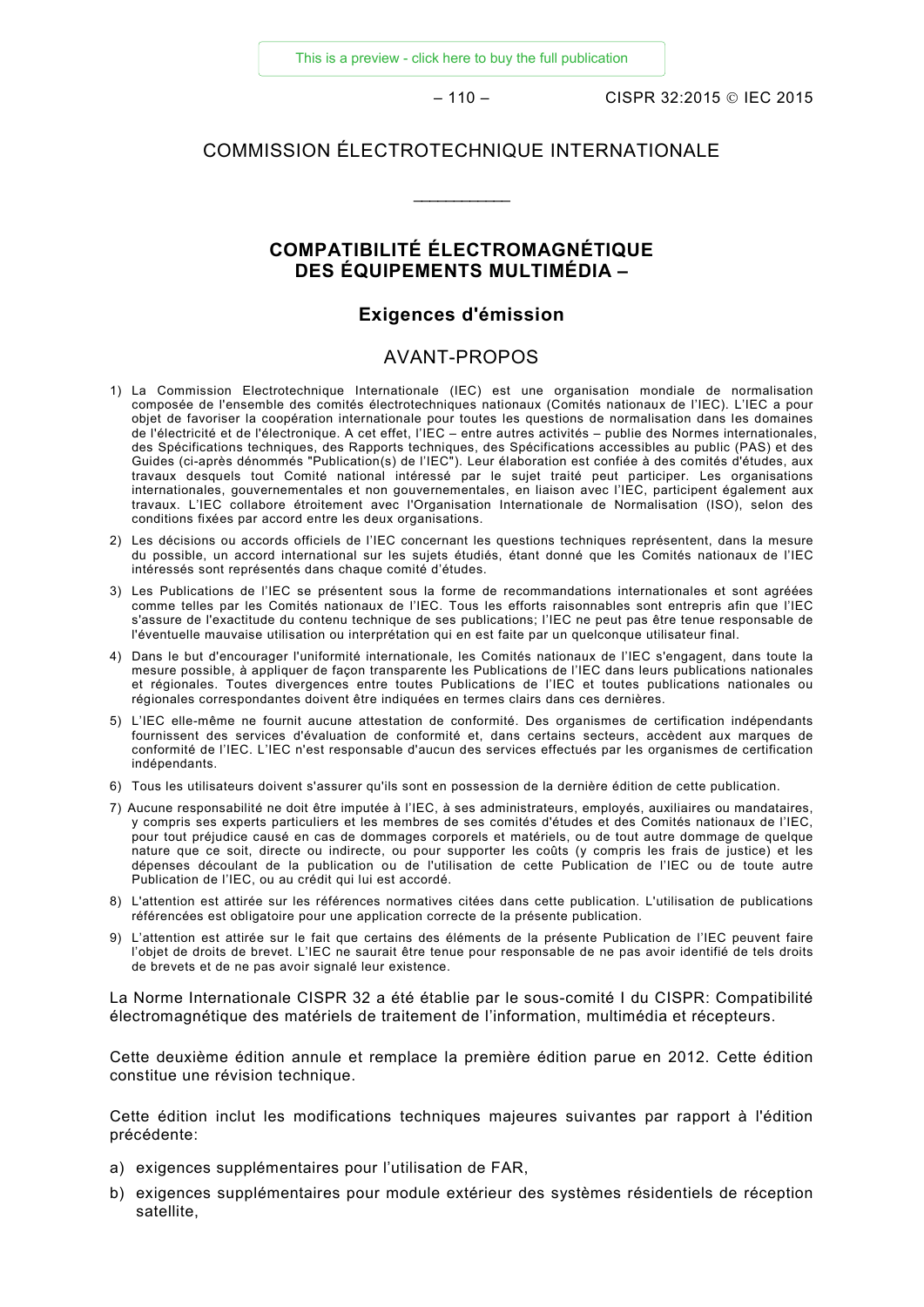CISPR 32:2015 © IEC 2015 – 111 –

- c) addition de nouvelles annexes informatives couvrant les GTEM et RVC,
- d) de nombreuses rubriques de maintenance sont prises en compte pour améliorer les essais de MME.

Le texte de cette publication est issu des documents suivants:

| <b>FDIS</b>    | Rapport de vote |
|----------------|-----------------|
| CIS/I/498/FDIS | CIS/I/501/RVD   |

Le rapport de vote indiqué dans le tableau ci-dessus donne toute information sur le vote ayant abouti à l'approbation de cette publication.

Cette publication a été rédigée selon les Directives ISO IEC, Partie 2.

Le comité a décidé que le contenu de cette publication ne sera pas modifié avant la date de stabilité indiquée sur le site web de l'IEC sous "http://webstore.iec.ch" dans les données relatives à la publication recherchée. A cette date, la publication sera

- reconduite.
- supprimée,
- remplacée par une édition révisée, ou
- amendée.

**IMPORTANT – Le logo "colour inside" qui se trouve sur la page de couverture de cette publication indique qu'elle contient des couleurs qui sont considérées comme utiles à une bonne compréhension de son contenu. Les utilisateurs devraient, par conséquent, imprimer cette publication en utilisant une imprimante couleur.**

Le contenu du corrigendum de juin 2016 a été pris en considération dans cet exemplaire.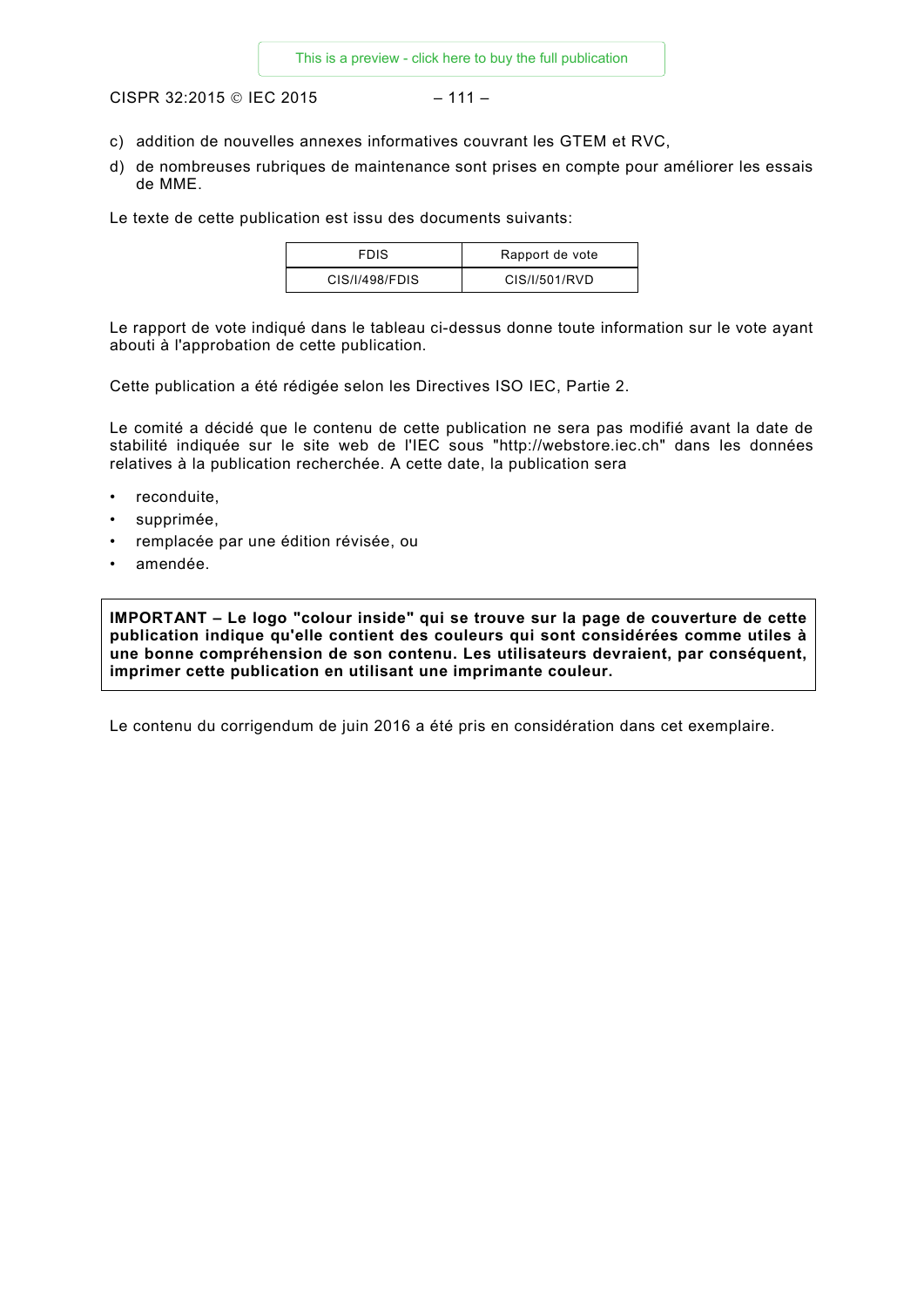– 112 – CISPR 32:2015 IEC 2015

### **COMPATIBILITÉ ÉLECTROMAGNÉTIQUE DES ÉQUIPEMENTS MULTIMÉDIA –**

#### **Exigences d'émission**

#### <span id="page-19-0"></span>**1 Domaine d'application**

*NOTE Le texte de couleur bleue dans le présent document indique le texte qui sera aligné avec la future CISPR 35 pour l'immunité des MME.* 

La présente Norme internationale s'applique aux équipements multimédia (MME) comme défini au 3.1.24 et ayant une tension d'alimentation courant alternatif ou courant continu efficace assignée ne dépassant pas 600 V.

Les matériels dans le domaine d'application de CISPR 13 ou CISPR 22 font partie du domaine d'application de la présente publication.

Les MME destinés principalement à un usage professionnel font partie du domaine d'application de la présente publication.

Les exigences relatives aux émissions rayonnées dans la présente Norme ne sont pas destinées à être appliquées aux transmissions intentionnelles d'un émetteur de radiofréquences comme défini par l'UIT, ni aux émissions parasites relatives à ces transmissions intentionnelles.

Les matériels, pour lesquels les exigences relatives aux émissions dans la plage de fréquences couverte par la présente publication sont explicitement formulées dans d'autres publications CISPR (sauf CISPR 13 et CISPR 22), sont exclus du domaine d'application de la présente publication.

Les essais in situ sont en dehors du domaine d'application de cette publication.

La présente publication couvre deux classes de MME (classe A et classe B). Les classes MME sont spécifiées dans l'Article 4.

Les objectifs de cette publication sont les suivants:

- 1) définir les exigences qui fournissent un niveau adéquat de protection du spectre radio, permettant aux services radio de fonctionner comme prévu dans la plage de fréquences comprise entre 9 kHz et 400 GHz;
- 2) définir les procédures pour garantir la reproductibilité de la mesure et la répétabilité des résultats.

#### <span id="page-19-1"></span>**2 Références normatives**

Les documents suivants sont cités en référence de manière normative, en intégralité ou en partie, dans le présent document et sont indispensables pour son application. Pour les références datées, seule l'édition citée s'applique. Pour les références non datées, la dernière édition du document de référence s'applique (y compris les éventuels amendements).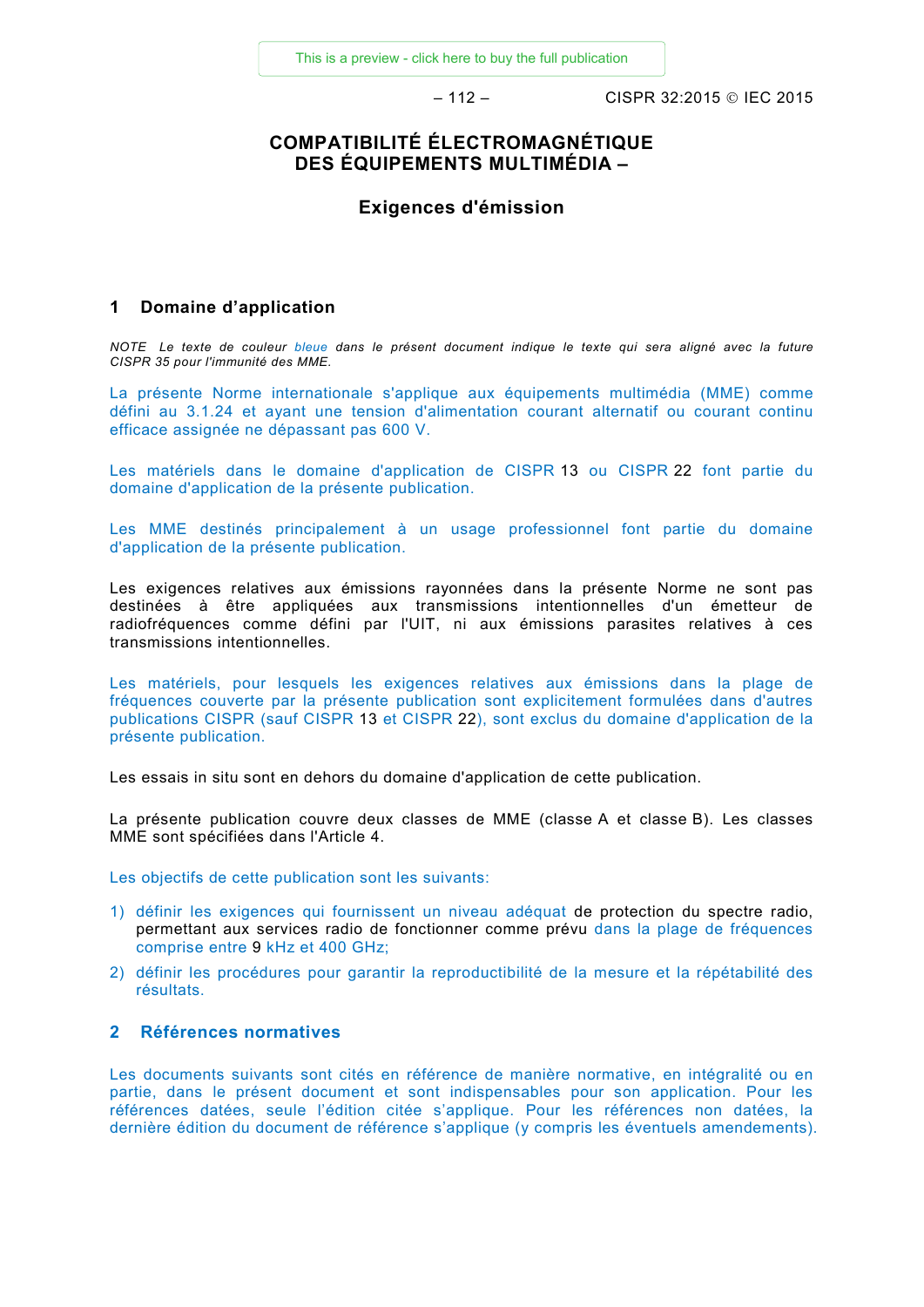$CISPR 32:2015 \circledcirc$  IEC 2015  $-113-$ 

CISPR 16-1-1:2010, *Spécifications des méthodes et des appareils de mesure des perturbations radioélectriques et de l'immunité aux perturbations radioélectriques – Partie 1-1: Appareils de mesure des perturbations radioélectriques et de l'immunité aux perturbations radioélectriques – Appareils de mesure* CISPR 16-1-1:2010/AMD1:2010 CISPR 16-1-1:2010/AMD2:2014

CISPR 16-1-2:2003 [1](#page-20-0) , *Spécifications des méthodes et des appareils de mesure des perturbations radioélectriques et de l'immunité aux perturbations radioélectriques – Partie 1-2: Appareils de mesure des perturbations radioélectriques et de l'immunité aux perturbations radioélectriques – Matériels auxiliaires – Perturbations conduites* CISPR 16-1-2:2003/AMD 1:2004 CISPR 16-1-2:2003/AMD 2:2006

CISPR 16-1-4:2010, *Spécifications des méthodes et des appareils de mesure des perturbations radioélectriques et de l'immunité aux perturbations radioélectriques – Partie 1-4: Appareils de mesure des perturbations radioélectriques et de l'immunité aux perturbations radioélectriques – Antennes et emplacements d'essai pour les mesures des perturbations rayonnées* CISPR 16-1-4:2010/AMD 1:2012

CISPR 16-2-1:2008 [2](#page-20-1) , *Spécifications des méthodes et des appareils de mesure des perturbations radioélectriques et de l'immunité aux perturbations radioélectriques – Partie 2-1: Méthodes de mesure des perturbations et de l'immunité – Mesures des perturbations conduites* CISPR 16-2-1:2008/ AMD 1:2010

CISPR 16-2-1:2008/ AMD 2:2013

 $\overline{\phantom{a}}$ 

CISPR 16-2-3:2010, *Spécifications des méthodes et des appareils de mesure des perturbations radioélectriques et de l'immunité aux perturbations radioélectriques – Partie 2-3: Méthodes de mesure des perturbations et de l'immunité – Mesures des perturbations rayonnées* CISPR 16-2-3:2010/AMD1:2010 CISPR 16-2-3:2010/AMD2:2014

CISPR 16-4-2:2011, *Spécifications des méthodes et des appareils de mesure des perturbations radioélectriques et de l'immunité aux perturbations radioélectriques – Partie 4-2: Incertitudes, statistiques et modélisation des limites – Incertitudes de mesure de l'instrumentation*

IEC 61000-4-6:2008 [3](#page-20-2) , *Compatibilité électromagnétique (CEM) – Partie 4-6: Techniques d'essai et de mesure – Immunité aux perturbations conduites, induites par les champs radioélectriques*

ISO IEC 17025:2005, *Exigences générales concernant la compétence des laboratoires d'étalonnages et d'essais*

<span id="page-20-0"></span><sup>1</sup> Première édition (2003). Cette première édition a été remplacée en 2014 par une deuxième édition CISPR 16- 1-2:2014, *Spécifications des méthodes et des appareils de mesure des perturbations radioélectriques et de l'immunité aux perturbations radioélectriques – Partie 1-2: Appareils de mesure des perturbations*  radioélectriques et de l'immunité aux perturbations radioélectriques – Dispositifs de couplage pour la mesure *des perturbations conduites.*

<span id="page-20-1"></span><sup>2</sup> Première édition (2008). Cette première édition a été remplacée en 2014 par une deuxième édition CISPR 16- 2-1:2014, *Spécifications des méthodes et des appareils de mesure des perturbations radioélectriques et de l'immunité aux perturbations radioélectriques – Partie 2-1: Méthodes de mesure des perturbations et de l'immunité – Mesures des perturbations conduites.*

<span id="page-20-2"></span><sup>3</sup> Troisième édition (2008). Cette troisième édition a été remplacée en 2013 par une quatrième édition IEC 61000-4-6:2013, *Compatibilité électromagnétique (CEM) – Partie 4-6: Techniques d'essai et de mesure – Immunité aux perturbations conduites, induites par les champs radioélectriques*.